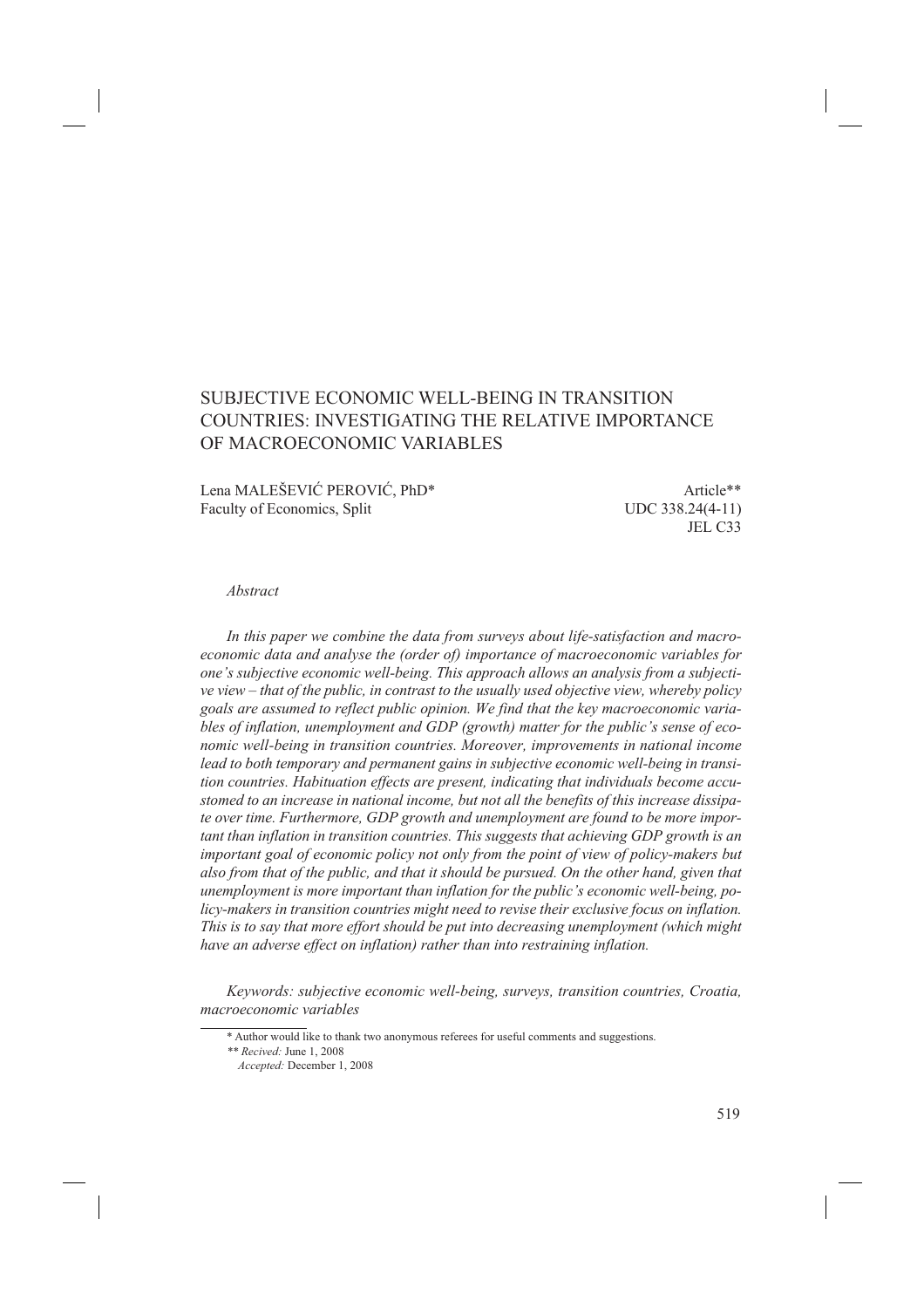## **1 Introduction**

It is generally presumed by policy-makers that achieving GDP growth is the ultimate goal of economic policy and that this is what the public values and rewards by reelection. However, from the public's, rather than policy-makers', standpoint the situation might seem a bit different. Namely, why should we presuppose that an increase in GDP increases life-satisfaction? After all, it is happiness that should be the ultimate goal in life, not increasing GDP! It is possible, therefore, that the public might view GDP growth and other key macroeconomic variables, like inflation and unemployment, in a way different from economists or policy-makers. Naturally, people "dislike" unemployment and inflation, but "like" GDP growth. However, since policy-makers (should) follow policies that try to help the economy and reduce economic "evils", the question of exactly how much people dislike unemployment and inflation or like GDP growth is of central interest. Among these three variables, policy-makers often put most weight on (fighting) inflation. However, in our opinion it is important to analyse how important these variables really are from the point of view of the public, i.e. from a subjective point of view. Economists often use objective economic data to describe well-being, for example, real GDP per capita. In this paper, by contrast, we use so-called happiness functions in order to assess well-being subjectively. Our main goal will be to analyse the relative importance of macroeconomic variables with respect to economic well-being. This is to say that we want to determine which variable (inflation, unemployment or GDP (growth)) matters more to the public, i.e. to establish the order of importance of these variables in affecting the economic well-being of an individual. To the best of our knowledge, no similar analysis exists for a set of transition countries.

This paper is organised as follows. Section 2 gives a brief overview of happiness functions; Section 3 provides a literature review of those happiness studies that either analyse countries in transition or deal with the macroeconomic determinants of happiness; Section 4 explains our choice of macroeconomic variables in the happiness equation, while Section 5 contains our own empirical investigation of the relative importance of key macroeconomic variables for economic well-being in transition countries. Section 6 concludes.

#### **2 Introduction to happiness analysis**

In order to assess the importance of macro variables from a subjective point of view we use the happiness analysis. In happiness studies, via surveys, people are asked directly about their subjective well-being. The most commonly asked question in these types of surveys is "how satisfied are you with your life taken as a whole?"<sup>1</sup>, with possible answers "very satisfied", "fairly satisfied", "not very satisfied", and "very unsatisfied"2. These answers are then used as the dependent variable in happiness equations. Therefore, given that the dependent variable can have more than one value, and given that the answers are ordinal rather than cardinal, these kinds of models are usually estimated through ordered probit

<sup>&</sup>lt;sup>1</sup> The question might differ slightly depending on the country where it is asked, but the substantive meaning of the question is the same.

<sup>2</sup> Sometimes there are more and sometimes fewer than four possible answers, depending on the survey.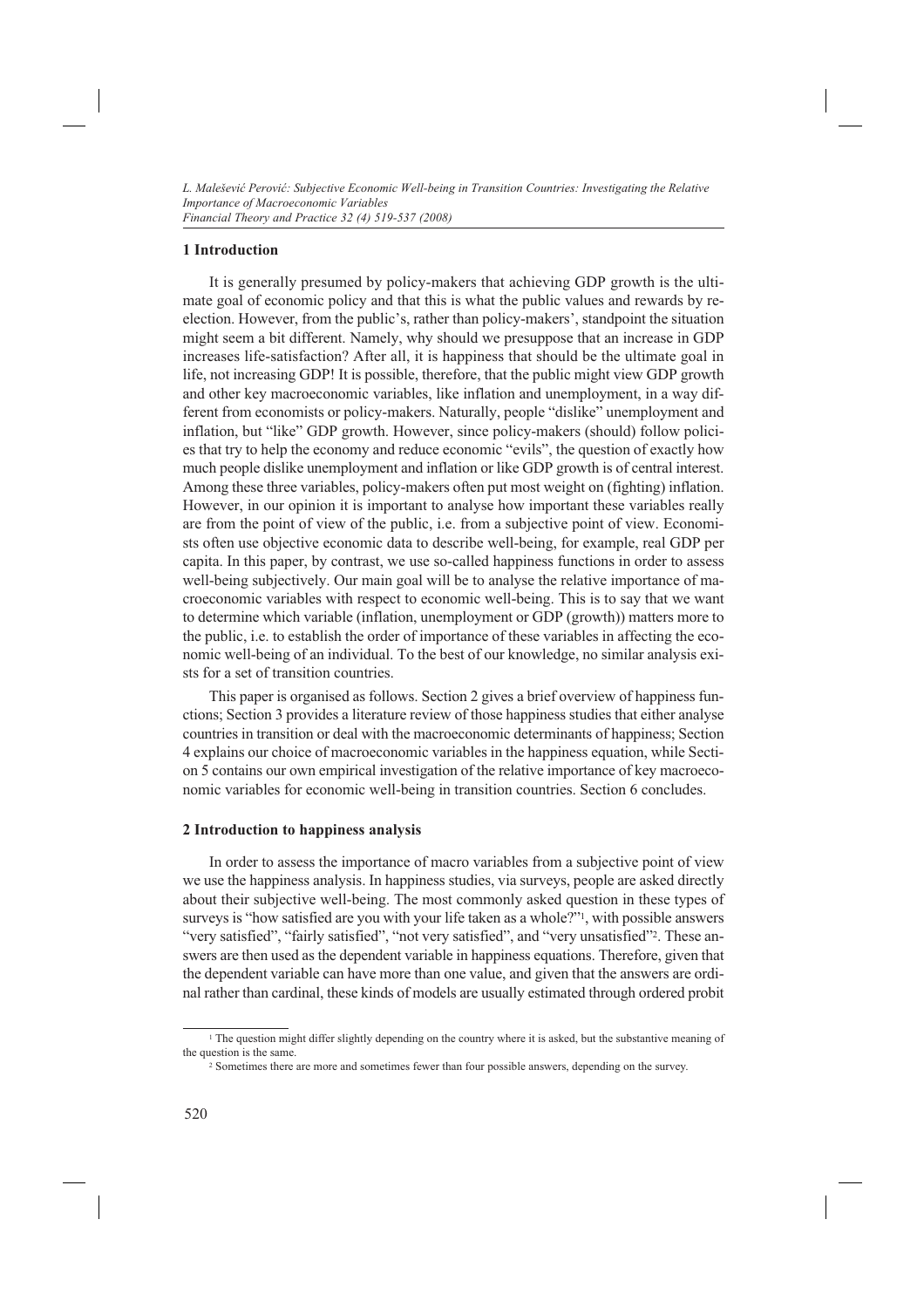or logit models. In terms of econometric analysis, happiness as the dependent variable is analysed against a set of micro and macro factors. A typical micro-econometric happiness equation has the standard form:  $W_{ii} = \alpha + \beta X_i + \varepsilon_{ii}$ , where *W* is the reported well-being of individual *i* in time *t,* and *X* is a vector of socio-demographic and socio-economic characteristics hypothesised to affect well-being. The error term captures unobserved characteristics and measurement errors. The socio-demographic variables, sometimes referred to as micro variables, usually include gender, age, marital status, employment status, education and the income quartile of the respondent. Among the macro factors the variables usually included comprise the unemployment rate, inflation, GDP per capita and/or growth, and sometimes unemployment benefits or a measure of income inequality.

## **3 Literature review**

The literature on the "economics of happiness" has been steadily growing during the last few years. In what follows we make no attempt to survey the vast literature but rather analyse only those papers that analyse countries in transition as well as those that deal with macroeconomic determinants of happiness. The microeconomic variables used in much of the existing literature are the same and, as noted above, include: gender, marital status, income group, employment status, education and age variables. The impact of macroeconomic variables on happiness is rarely analysed (though most papers do control for country-specific fixed effects) and few papers focus on transition countries. Furthermore, among the papers that do include macroeconomic variables, only the minority assesses the relative importance of these variables and, to the best of our knowledge, no such analysis exists for countries in transition. Therefore, in that sense this paper is distinctive.

Hayo and Seifert (2003) analyse subjective economic well-being in Eastern Europe from 1991 to 1995. This means that the dependent variable in the regression is not lifesatisfaction in general, but rather satisfaction with one's economic situation. This investigation is of special interest for our empirical assessment of welfare in transition countries, including Croatia, since it uses the database and the dependent variable we have chosen for our own empirical analysis (as explained in more detail below). When subjective economic well-being is regressed against a common set of socio-demographic variables, the findings are similar to those in regressions that use life-satisfaction as the dependent variable. Hayo and Seifert find that age, education, relative income position and unemployment exert a significant influence on economic well-being, whereas gender and marital status seem not to be important. Macroeconomic variables are not tested for their impact on happiness.

Di Tella, MacCulloch and Oswald (2003) do not investigate countries in transition but they do analyse the impact of macroeconomic variables on happiness in Europe, and in that respect their findings are of interest to us. The main finding of their paper is that both the level of GDP and the change in GDP3 affected the happiness of nations in Europe in the period 1975-1992. As for the other macro variables, the authors additionally incorporate unemployment rate, inflation rate and an indicator of the generosity of the

<sup>3</sup> Included in the regression one at a time, not together.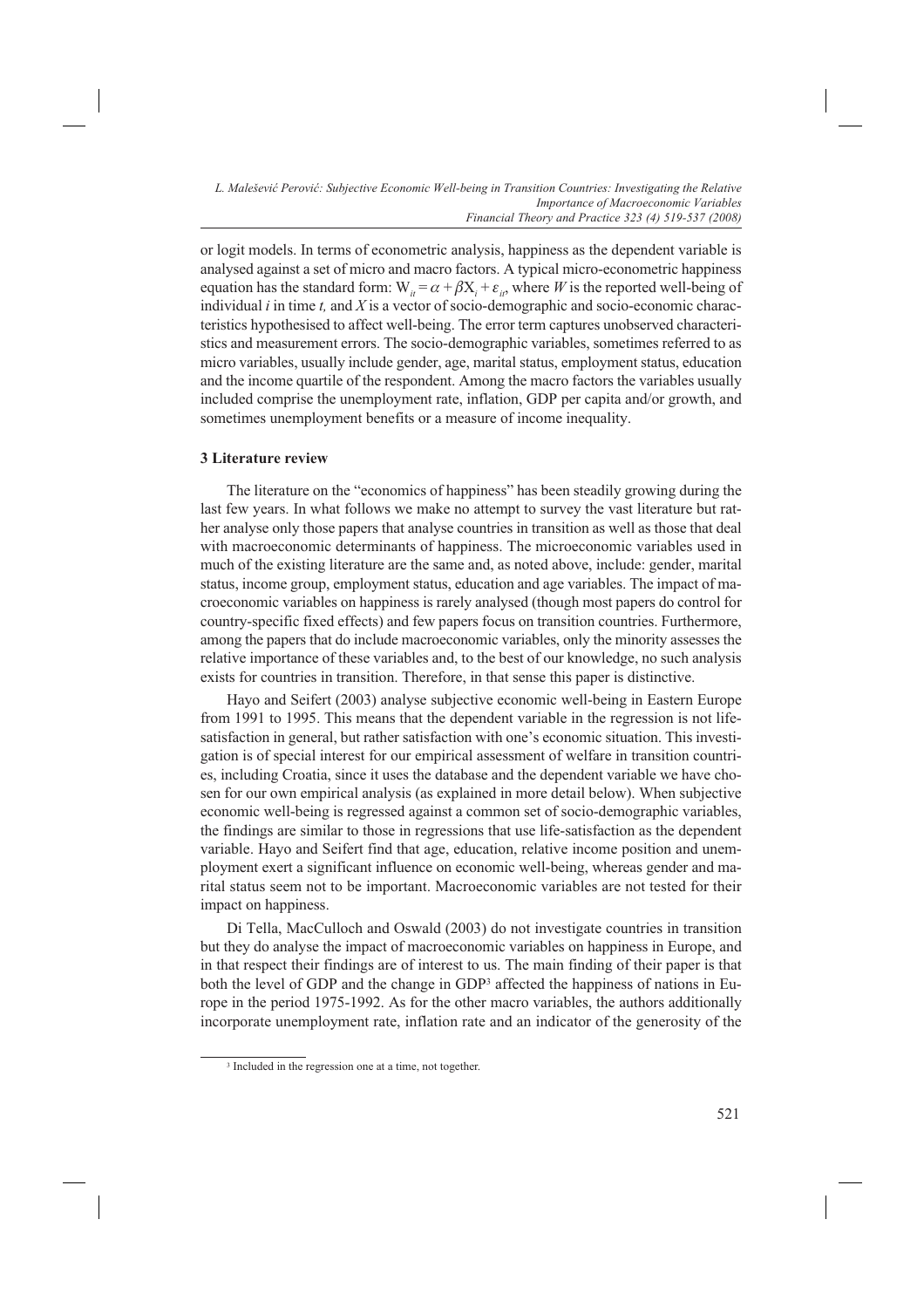welfare state. All these variables are found to be significant at conventional levels, and of expected signs.

Sanfey and Teksoz (2007) analyse the impact of individual-specific and economywide variables on self-reported satisfaction. They analyse both transition and non-transition countries in the period 1999-2002 (the fourth wave of the World Values Survey), but here we report only the findings for the transition sub-sample. Inflation, GDP per capita and the Gini coefficient are found to exert a significant effect on the dependent variable. An unexpected finding is that inflation seems to influence life-satisfaction positively. GDP per capita also has a positive impact, whereas the Gini coefficient exerts a negative impact. The unemployment variable is not statistically significant. Sanfey and Teksoz, however, stress that the size and statistical significance of the results depends on the specification used (not all of the macro variables are included in the regression at the same time, but rather different combinations are tested). Hence, the conclusions drawn about the significance of certain macro variables differ depending on the variables included in the model.

Since we are especially interested in assessing the relative importance of macroeconomic variables for well-being, we next present two papers that explicitly compare the importance of inflation and unemployment in their influence on happiness.

Di Tella, MacCulloch and Oswald (2001) find that, in twelve European countries over the period 1975 to 1991, people would trade-off a 1 percentage point increase in the unemployment rate for a 1.7 percentage point decrease in the inflation rate. They use a two-step procedure whereby first they use OLS estimation to assess the impact of micro variables on life satisfaction. They then calculate the mean residual for each country and each year and use this as the dependent variable in the second step. The explanatory variables in the second step are inflation and unemployment. Their finding is that, unlike the "misery index" that attaches equal weight to both inflation and unemployment, the coefficient on inflation is smaller; hence unemployment is more important, given the prevailing unemployment and inflation rates.

Wolfers (2003) investigates the link between happiness and business cycle variations in unemployment and inflation. He uses the Eurobarometer survey for 16 countries in the years 1973-1998. He uses different dependent variables and regresses them on annual measures of inflation and unemployment. The dependent variables he uses are: the average levels of happiness in each country-year; the proportion of the population in a country-year who reported being "very satisfied"; the value of an estimated happiness index derived from an ordered probit regression of satisfaction on a full set of interacted country and year fixed effects and, finally, ordered probit regression analysing individual-level data on reported satisfaction. In each case both inflation and unemployment exert a significant negative impact on the dependent variable. The results suggest that the inflationunemployment trade-off is one to five; i.e. that people would be indifferent as to a rise in unemployment by 1 percentage point and a rise in inflation by 5 percentage points. Once again, therefore, unemployment is found to be more important than inflation.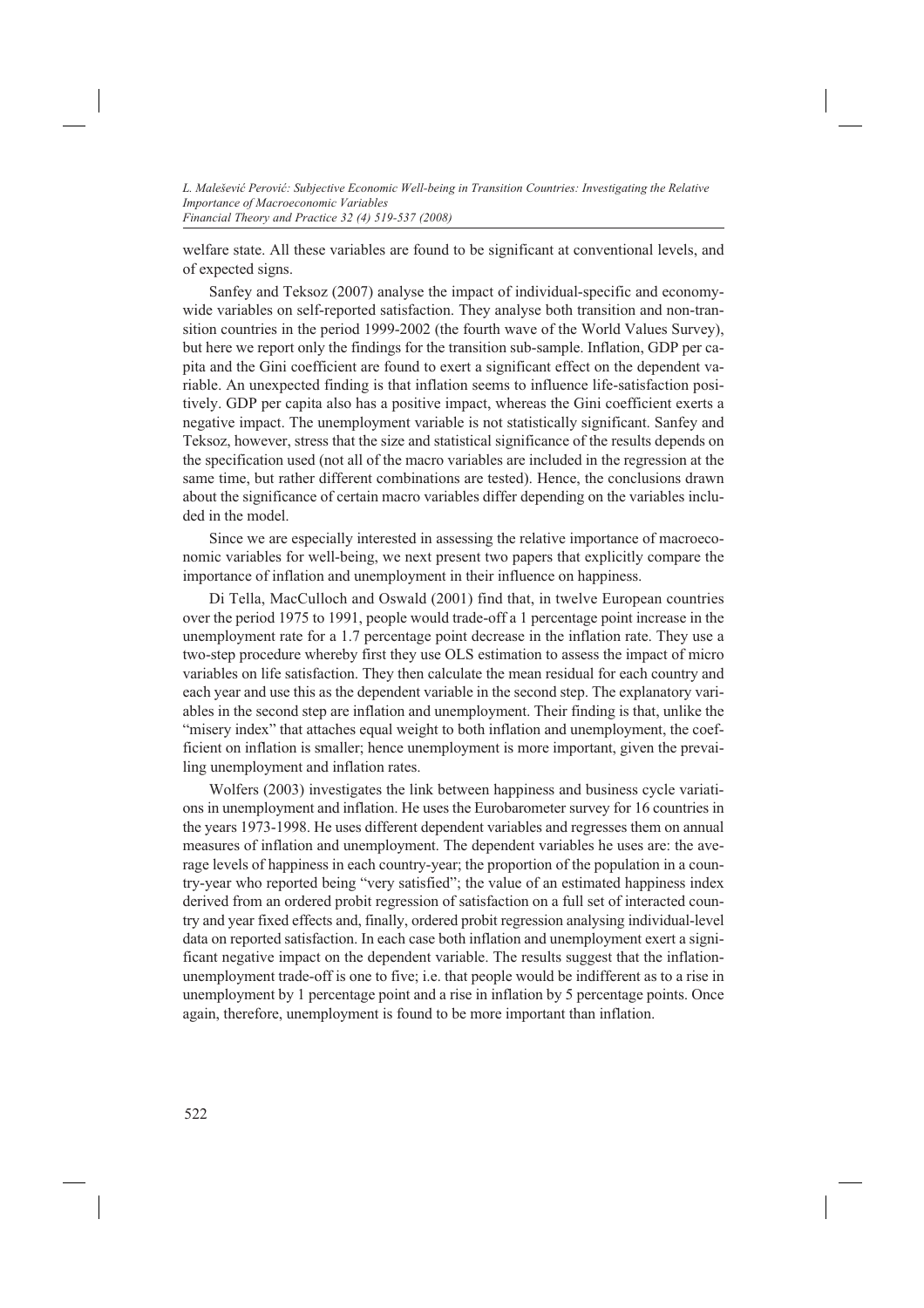# **4 Macroeconomic variables in happiness analysis**

The micro variables usually included in happiness equations are relatively well investigated, while the choice of macroeconomic variables has been neither thoroughly investigated nor theoretically guided. We now present an analysis of the three variables that will be included in our happiness equation. These are unemployment, inflation and GDP. As noted by Frey and Stutzer (2002a), these variables have proved to be the main determinants of citizens' satisfaction with the government in election and popularity functions. They are, furthermore, particularly interesting to study since they can be influenced by economic policy.

## *4.1 Unemployment*

In the studies that do include macroeconomic variables when explaining subjective well-being, the variable most commonly used is the unemployment rate in the country of interest. It affects both the employed and the unemployed. As noted by Frey and Stutzer (2002), unemployment can affect the happiness of the employed because they may feel bad about the unfortunate fate of those unemployed, may fear that they themselves will become unemployed, or may dislike the increase in their unemployment contributions and taxes. Increased taxes directly lower the well-being of tax-payers, i.e. those employed. The employed take into consideration labour market conditions when assessing their chances of becoming unemployed. It could be argued, therefore, that the greater the level of aggregate unemployment in a country, the more insecure the workers feel. Green et al. (2000) find that the fear of unemployment is not confined to a small proportion of the population, but that it exists among a considerable number of different workers working in different industries. We theorise that the satisfaction of individuals that have insecure jobs might be reduced because of the fear of potentially losing their job. In other words the unemployment rate affects their average level of happiness indirectly; through increasing this fear.

The main fear of the unemployed, on the other hand, is that of not becoming employed. Winkelmann and Winkelmann (1998) note that the non-pecuniary effect of unemployment is much larger that the effect that stems from the associated loss of current income. Paul (2001) observes that unemployment, besides reducing income, also degrades human skills and causes social isolation. All this, as a result, reduces welfare. Therefore, we can justifiably assume that unemployment impacts both on the unemployed and the employed.

It should be stressed, however, that the official registered unemployment rates in transition countries overestimate the true unemployment due to the large and omnipresent unofficial economy. Furthermore, given the low employment rate, high non-participation and high long-term unemployment in transition countries, the unemployment rate may not be the best proxy for the probability of becoming unemployed or finding employment. Therefore, in this situation it would make more sense to use flow measures of unemployment. For transition countries, however, this is not feasible, since unemployment flows data were collected only in 1996 and 1997 (as part of the Labour Force Survey). Therefore, we will proceed using the unemployment rate to account for the impact of labour market dynami-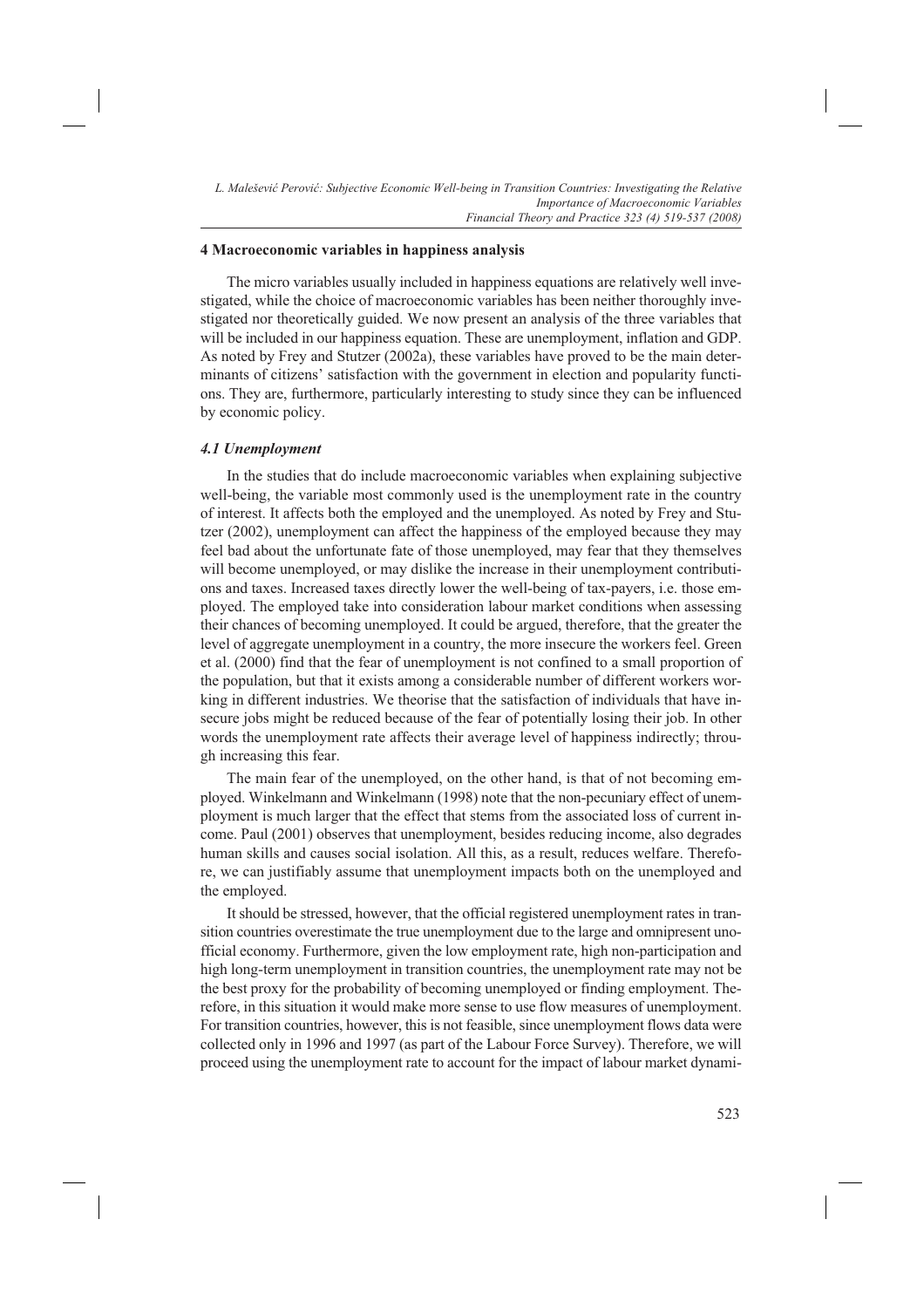cs on subjective well-being. We do realise, however, that the measures mentioned above would be better in this setting, and that they should be used when available.

# *4.2 Inflation*

As observed by Frey and Stutzer (2002a), the commonly held opinion of academic economists is that very high inflation is dangerous for the economy, while steady and predictable low inflation (1 to 5 percent annually) is not considered to cause any major problems, and may even be beneficial. The population, however, may perceive inflation differently, as implied by Shiller's (1996) survey. Namely, Shiller conducted a survey in 1996 to investigate public attitudes towards inflation. The results from 677 people indicated that people have explicit opinions about the mechanisms and consequences of inflation, and that these opinions differ across countries, and between generations in both the US and Germany. Among non-economists in all countries the largest concern with inflation refers to the fact that it lowers people's standard of living. Other perceived costs are connected with issues of exploitation, political instability, loss of morale, and damage to national prestige. Striking differences in opinion were found between economists and noneconomists. Therefore it is crucial that we include inflation as one of the macroeconomic determinants of happiness, since it plays an important role in the public's view.

In people's perception, the impact of inflation may not be the same at all inflation rates. As inflation increases and exceeds some psychological threshold, people may not only start taking it into account more in everyday decisions, but might even unduly exaggerate the effect of inflation because of their fear of hyperinflation. This is true especially for people in transition countries who have had previous negative experience with high inflation rates. Thus, we might argue that it is fear of hyperinflation and not aversion to stable inflation that matters for happiness. It seems likely then that inflation would play a more important role in the analyses of those countries that have experienced a period of hyperinflation. It is this level that illustrates inflation's effect on well-being most profoundly, because of its psychological effect. Hence, an analysis of the impact of macro variables on welfare should ideally also include periods of high inflation in order to assess its effect on well-being.

# *4.3 Gross domestic product*

Most economists normally assume that higher real GDP increases happiness. The impact of GDP on happiness is usually observed between countries, over time and between individuals within the same country. People in rich countries are usually found to be happier than people in poor countries. However, it should be emphasised that, although the literature has established that happiness rises with GDP for low-income countries, there is much less consensus on whether there is a point beyond which additional increases in GDP per capita are associated with no change in aggregate happiness. In addition, the positive correlation between GDP and happiness across countries might not all be due to an increased income. There are other factors such as democracy, human rights, health and distributional equity that may make happiness increase with income. If we observe the relationship between happiness and GDP over time, as in Easterlin's (1974) seminal paper, GDP does not seem to influence happiness. Indeed, in the period 1946-1991 real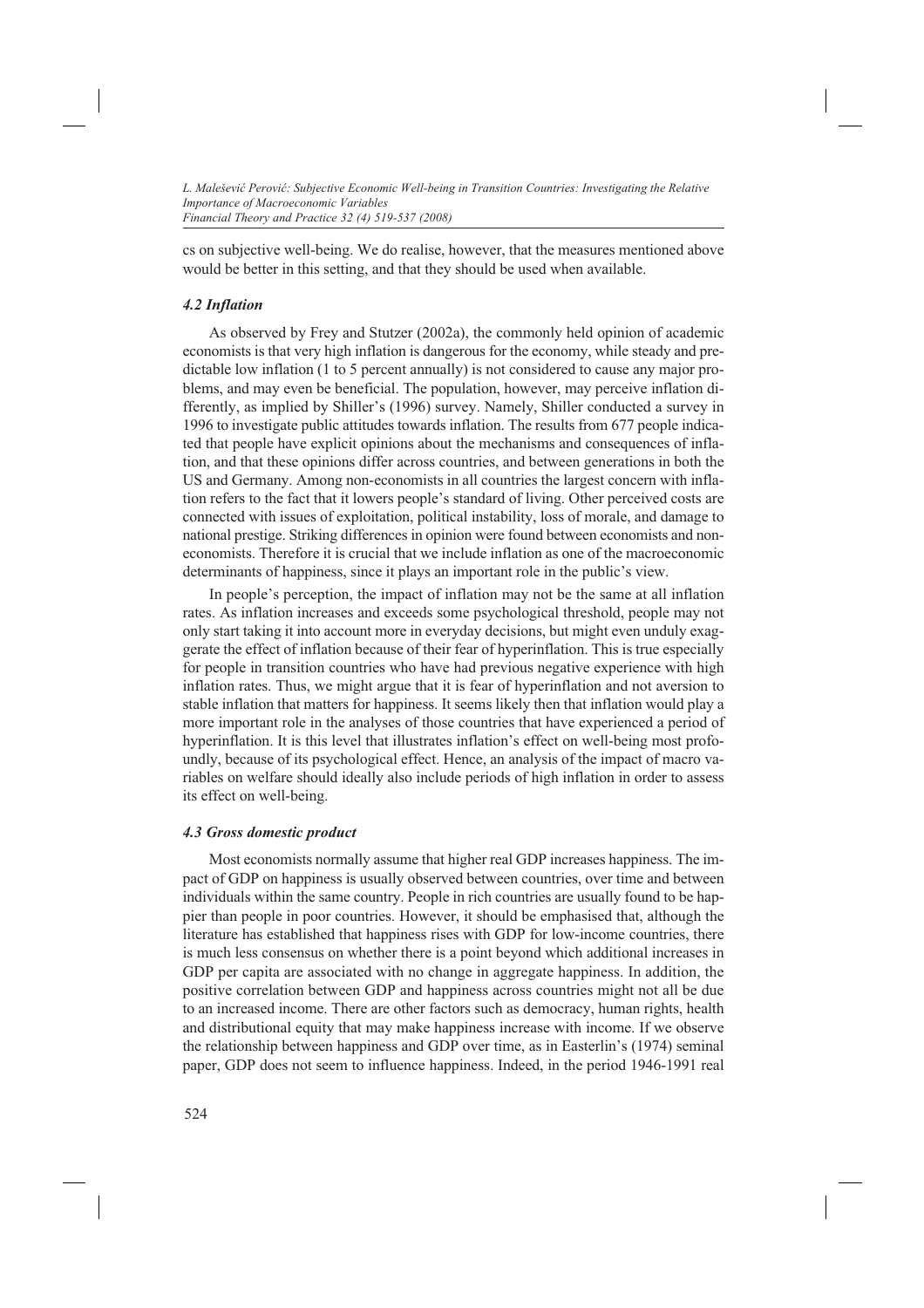per capita GDP increased in the United States, whereas average happiness actually dropped (Frey and Stutzer, 2002a). This is usually explained through changing aspirations, whereby people change their aspirations as their income increases, hence an increase in income does not result in a proportionate increase in happiness. Finally, rich people need not necessarily be happier than the poor ones within the same country. What is found to matter the most from an individual's perspective is his/her relative income position. Namely, individuals do not value absolute income, but rather compare it to the income of relevant others (their reference group) (Frey and Stutzer, 2002a). This is the reason income quartile is typically included as a micro variable in happiness equations – as a measure of relative income.

Taken all together, GDP variable should be included in the happiness equation in two ways. Firstly, we will account for the impact of relative position, by including the income quartile of a particular individual. We should also account for a general level of income of the population. Here our strategy is to include (in turn) GDP growth and GDP per capita. The impact of GDP growth on happiness is consistent with adaptation theories according to which the benefits of real income diminish over time (see above). Additionally, in some specifications we will include GDP per capita instead of GDP growth. Since we will already be controlling for the quartile to which the respondent's family belongs, the coefficient on GDP per capita will reflect the effect of an absolute increase in national income on individual well-being, while keeping constant the relative position of the respondent.

#### **5 Empirical analysis of the relative importance of macroeconomic variables**

In this section we empirically investigate the determinants of subjective economic well-being in a set of 8 transition countries (Bulgaria, Hungary, Croatia, Czech Republic, Poland, Romania, Slovakia and Slovenia) with special emphasis on the macroeconomic determinants.

## *5.1 Data description*

The data used is from the *New Democracies Barometer* provided by the *Austrian Data Archive* – WISDOM (*Wiener Institut für Sozialwissenschaftliche Dokumentation und Metodik*). The surveys were conducted in 1991, 1992, 1994, 1996 and 1998. We decided to use this database since the surveys in transition countries were conducted more often than in the usually used database for this sort of analysis - the *World Values Survey*. This means that we can observe the impact of macro variables on happiness in more years. Furthermore, this database includes the early transition period, which has rarely been investigated, and which allows us to analyse the impact of inflation on happiness in hyperinflationary periods as well. We will be using only four surveys (1991, 1992, 1994 and 1998), however, since the 1996 survey does not have data on income quartiles, and this is an important micro variable in our model. Before proceeding, a further caveat regarding the data is needed. Namely, the question about life-satisfaction<sup>4</sup> was asked only in 1991. For the remaining years the only question that has to do with well-being is the question

<sup>4 &</sup>quot;On the whole, are you very satisfied, not very satisfied, or not at all satisfied with the life you lead?"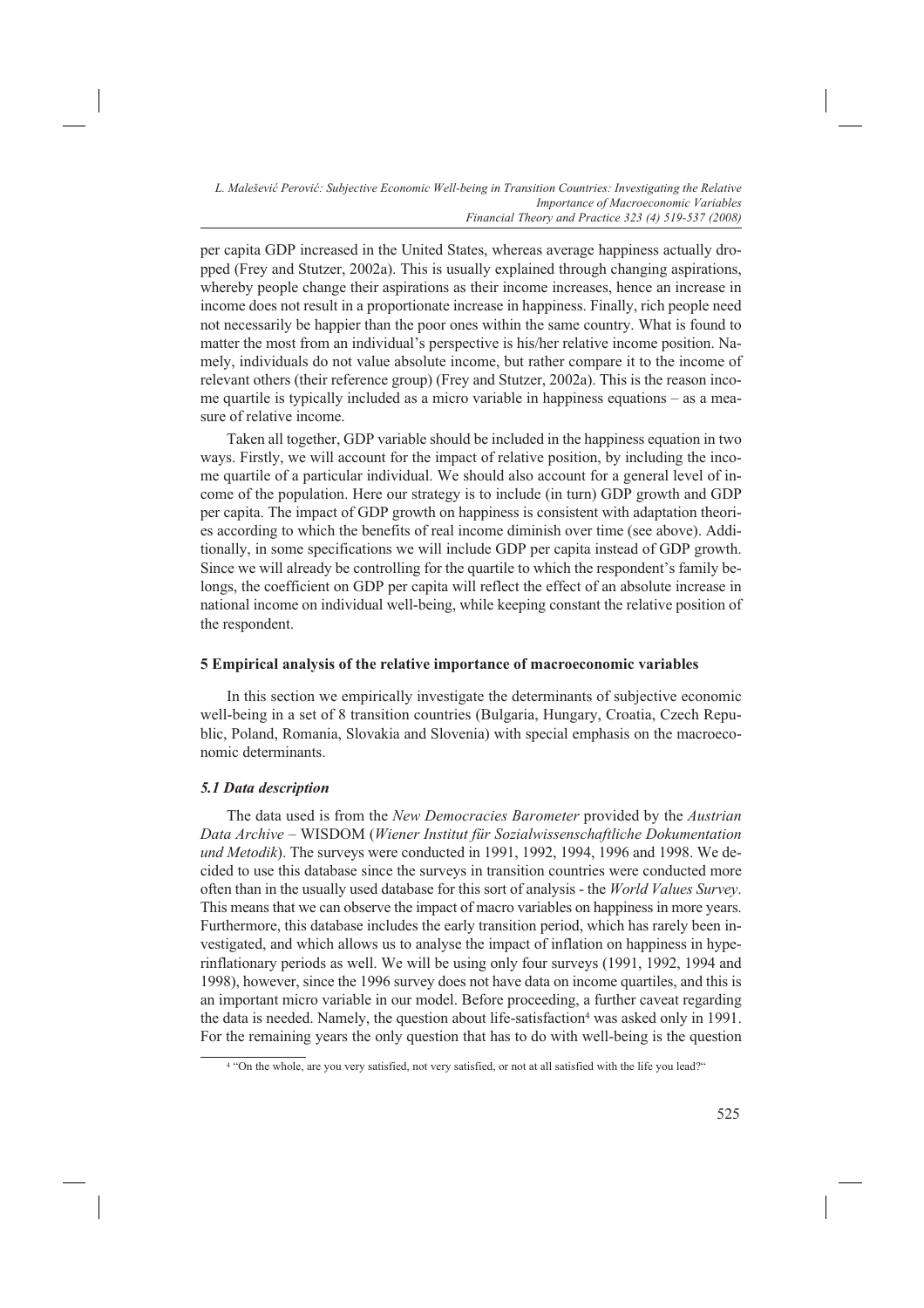on economic well-being; i.e. the question that asks: "All in all, how do you rate the economic situation of your family today?", with possible answers "very unsatisfactory", "not very satisfactory", "fairly satisfactory" and "very satisfactory". We will use these answers as our dependent variable, by assigning each of them a number on a one to four scale. In using this question we follow Hayo and Seifert (2003), and analyse economic well-being as a part of overall well-being. This subjective measure of economic well-being had a relatively strong correlation with life satisfaction in the first wave of the *New Democracies Barometer Survey* in 1991, which was the only year when both questions were asked. In addition, as already observed above, Hayo and Seifert find that the findings on socio-demographic variables in regressions that use life-satisfaction as the dependent variable are similar to those that use subjective economic well-being as the dependent variable. Furthermore, even if the life-satisfaction data were available, from the point of view of our empirical analysis, it would still make more sense to use economic well-being as the dependent variable. For example, as observed by Hayo and Seifert, economic effects may be overshadowed by non-economic effects. Using economic well-being, consequently, reduces the omitted variable bias compared to an analysis of the effect of economic variables on overall happiness. The use of "economic happiness" actually makes our analysis easier, since it allows us to concentrate mainly upon economic variables and their impact on economic well-being. Description of the data sources and data definitions are given in Table 4 in the Appendix.

We control for country and time fixed effects by including *dummies* for each country and each year under investigation (the reference country is Hungary; and the year 1991). Country *dummies* capture various unchanging influences on reported economic well-being within nations, while the year *dummies* capture any global shocks that are common to all countries in each year. We pool repeated randomly selected samples from four years into a single dataset, so that for each year we have eight countries and eight values of the macroeconomic variables, resulting overall in 32 values of each macroeconomic variable. The total sample size is approximately 25000. However, there are some missing variables. Firstly, income quartile is missing for Bulgaria (1992), Croatia (1994) and the Czech Republic (1998), so we exclude these countries in the year when the data are missing but otherwise include all the variables and all the countries. In addition, surveys were not conducted in Croatia in 1991, so we omit Croatia for this year. This results in 28 [32-3-1]5 macroeconomic observations altogether. The model we use is given below:

$$
Y_{ijt} = \text{Intercept} + X_{ijt} \alpha + \text{MAKRO}_{jt} \beta + \varepsilon_i + \lambda_t + \mu_{ijt}
$$

| $X =$ | gender<br>age<br>marital status<br>employment status<br>education status<br>income quartile | $MACRO =$ | inflation<br>unemployment<br>GDP growth<br>(GDP per capita) | (1) |
|-------|---------------------------------------------------------------------------------------------|-----------|-------------------------------------------------------------|-----|
|-------|---------------------------------------------------------------------------------------------|-----------|-------------------------------------------------------------|-----|

<sup>5 32 (8</sup> countries 4 years)-3 (Bulgaria (1992), Croatia (1994) and Czech Republic (1998))-1 (Croatia (1991))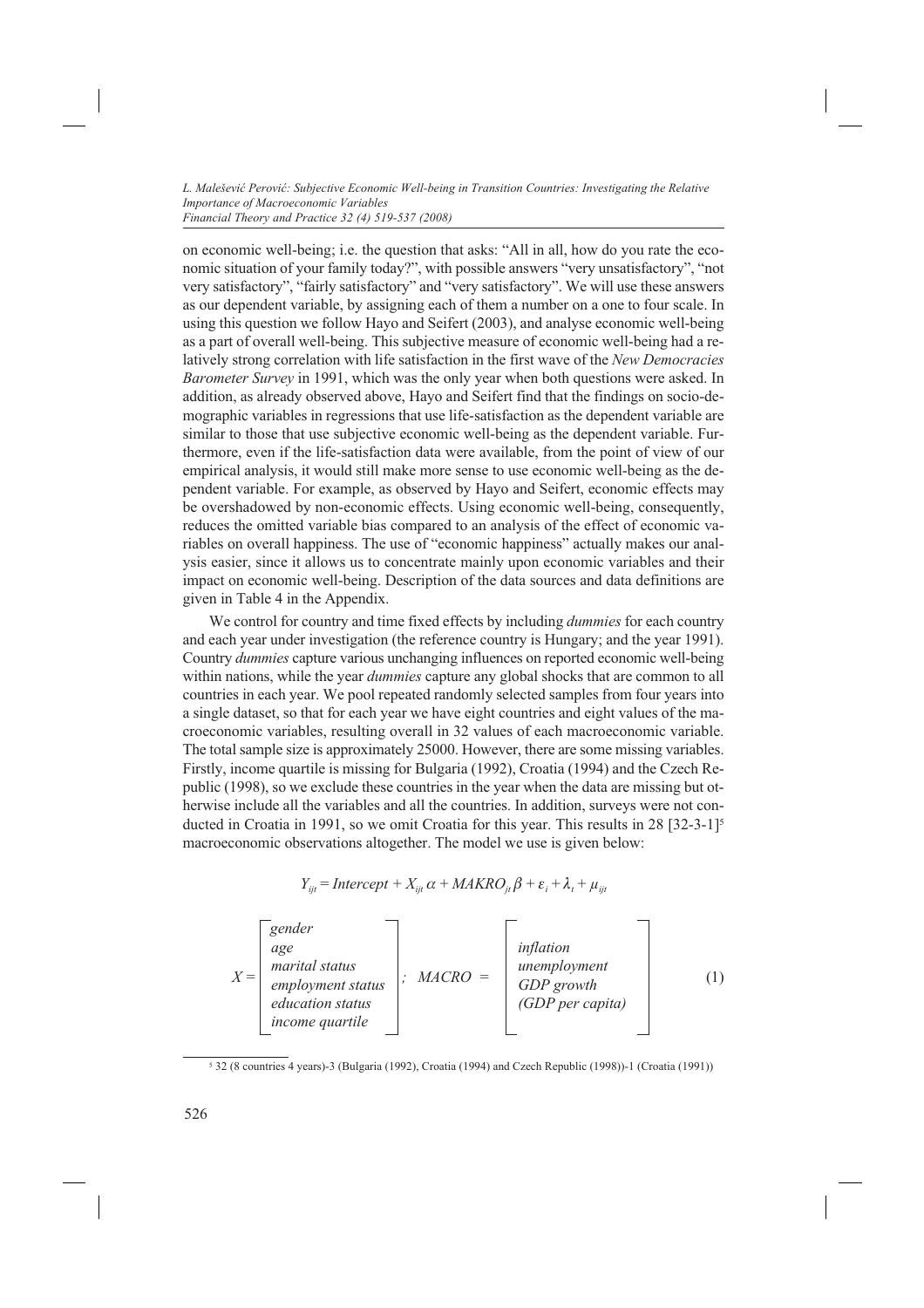where  $Y_{ijt}$  is the economic well-being level reported by individual i in country *j* in year *t*,  $X_{ijt}$  is a vector of personal characteristics of the respondents,  $MACRO_{it}$  is a vector of macroeconomic variables that vary only by country j and time t, not by individuals i. *a* and  $\beta$  are matrices of coefficients on personal characteristics and macroeconomic variables, respectively. Depending on our model specification this vector includes inflation, unemployment, and GDP growth (or GDP per capita).  $\varepsilon$ , represents a country fixed effect, while  $\lambda_t$  stands for a year fixed effect. Finally,  $\mu_{ij}$  is a vector of errors.

# *5.2 The results*

We use both binomial and ordered probit. In practice this means that in ordered probit the dependent variable (answer to the question about economic well-being) has four possible values: 1 - very unsatisfactory, 2 - not very satisfactory; 3 - fairly satisfactory and 4 - very satisfactory, while for the binomial probit we join groups 1 and 2, on the one side, and 3 and 4 on the other, thus resulting in two possible answers 1 - unsatisfactory and 2 satisfactory. It might be argued that we should use as much information as possible, hence use ordered probit only. However, we believe that since we are mainly interested in the macroeconomic determinants of economic well-being, the difference between, say, very satisfactory and fairly satisfactory is of no great concern. What we want to observe for a start is whether a variable significantly positively or negatively affects well-being. All in all, in what follows we present the results from both binomial and ordered probit. We feel that this results in a more thorough investigation as we can observe whether both procedures point towards the same conclusions, i.e. whether macro variables affect in the same way the probability of one reporting to be satisfied in general and "very satisfied".

Table 1 presents the results on personal characteristics of the respondents as well as on the macro variables (inflation, unemployment and GDP growth). Before proceeding, let us first discuss some issues that are important in this sort of analysis. As noted by Sanfey and Teksoz (2007), it is problematic when variables on the right-hand side of the equation are at a higher level of aggregation than the left-hand side variable. Moulton (1990) points out that there is a danger in merging micro unit data and public policy (macro) variables. Namely, the methods that are used in this case are usually based upon an assumption of independent disturbances. However, it is reasonable to expect that units sharing a policy observation also share unobservable characteristics, meaning that disturbances are correlated within these groups. Ignoring this leads to a downward bias of standard errors. This bias in the standard errors can result in spurious findings of statistical significance and the resulting inflation of test statistics on the effects of policy variables. This is the reason for using the clustering option. This option assumes independence across clusters, but not across observations within clusters (i.e. groupings of observations). The "clustering option" computes standard errors that are robust to this type of dependence (Sanfey and Teksoz, 2007). In our case we have 28 independent observations on macro variables (country\*year, as explained in more detail above). We, therefore, cluster around country\*year because our policy (macro) observations are at the country\*year level. However, there are also reasons against the use of clustering option in the type of sample that we have at hand. Namely, as noted by Leoni (2005), cluster robust standard errors are designed to handle data structures with many units and a relatively small number of obser-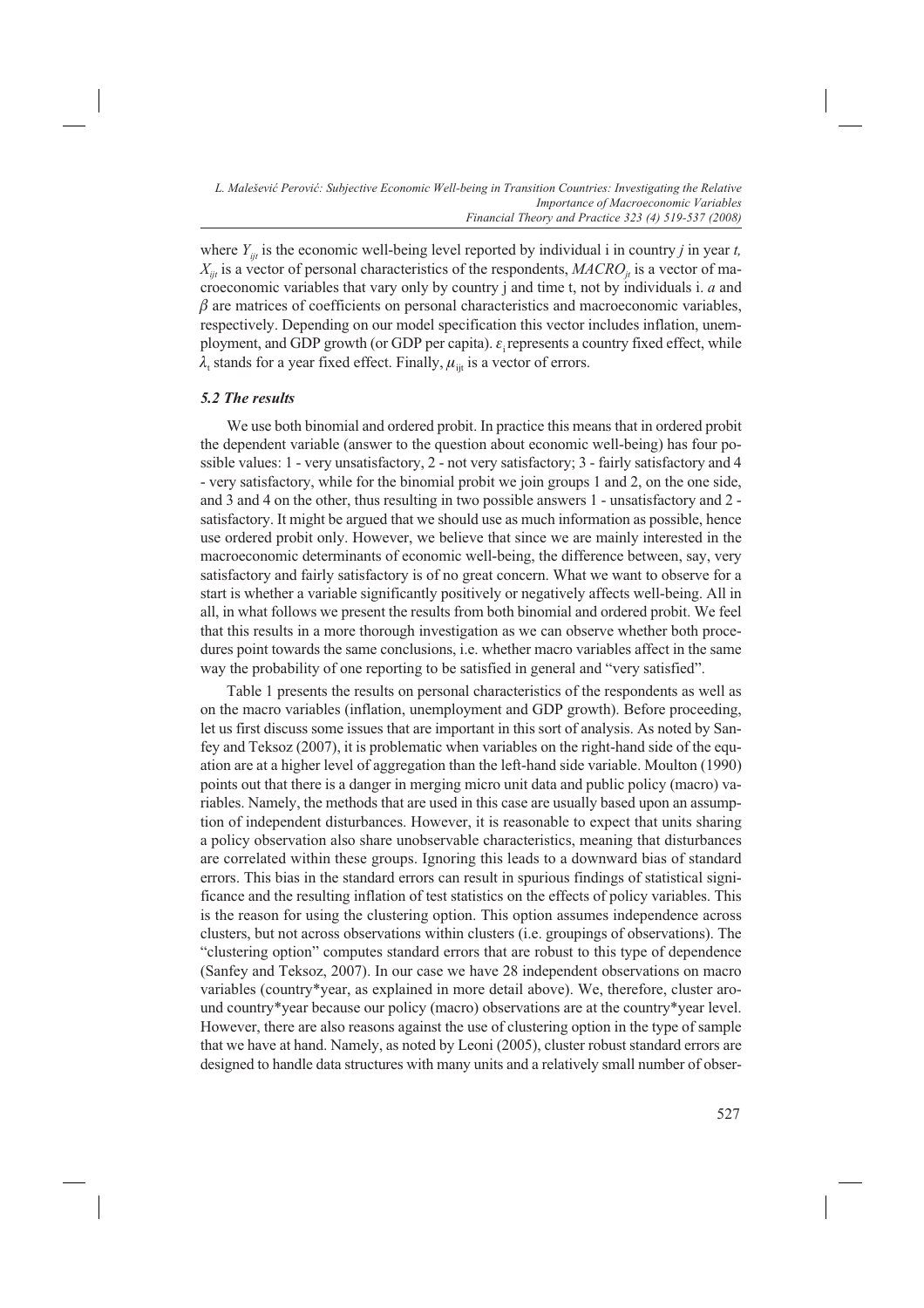# *Table 1 Marginal effects in binomial and ordered probit*

|                                    | <b>Binomial probit</b> |              | Ordered probit <sup>a</sup> |              |  |
|------------------------------------|------------------------|--------------|-----------------------------|--------------|--|
|                                    | a                      | b            | a                           | b            |  |
| inflation                          | $-0.0002***$           | $-0.0002*$   | $-0.00001$ ***              | $-0.00001**$ |  |
|                                    | (0.000)                | (0.072)      | (0.000)                     | (0.021)      |  |
| unemployment                       | $-0.0051**$            | $-0.0051$    | $-0.00004$                  | $-0.00004$   |  |
|                                    | (0.024)                | (0.588)      | (0.811)                     | (0.952)      |  |
| GDP growth                         | $0.0045***$            | 0.0045       | $0.0003***$                 | 0.0003       |  |
|                                    | (0.001)                | (0.223)      | (0.001)                     | (0.194)      |  |
| Demographic variables              |                        |              |                             |              |  |
| male dummy                         | $0.0165***$            | $0.0165***$  | $0.0012**$                  | $0.0012**$   |  |
|                                    | (0.010)                | (0.005)      | (0.012)                     | (0.026)      |  |
| age                                | $0.0052**$             | 0.0052       | $0.0005***$                 | 0.0005       |  |
|                                    | (0.032)                | (0.290)      | (0.007)                     | (0.198)      |  |
| Marital status                     |                        |              |                             |              |  |
| single                             | Reference              |              | Reference                   |              |  |
| married                            | $-0.0627***$           | $-0.0627***$ | $-0.0053***$                | $-0.0053***$ |  |
|                                    | (0.000)                | (0.000)      | (0.000)                     | (0.000)      |  |
| divorced/Separated                 | $-0.1016***$           | $-0.1016***$ | $-0.0072***$                | $-0.0072***$ |  |
|                                    | (0.000)                | (0.000)      | (0.000)                     | (0.000)      |  |
| widowed                            | $-0.0897***$           | $-0.0897***$ | $-0.0064***$                | $-0.0064***$ |  |
|                                    | (0.000)                | (0.000)      | (0.000)                     | (0.000)      |  |
| Education                          |                        |              |                             |              |  |
| elementary                         | Reference              |              | Reference                   |              |  |
| vocational/Secondary               | $0.0414***$            | $0.0414***$  | $0.0048***$                 | $0.0048***$  |  |
|                                    | (0.000)                | (0.001)      | (0.000)                     | (0.000)      |  |
| university                         | $0.1438***$            | $0.1438***$  | $0.0155***$                 | $0.0155***$  |  |
|                                    | (0.000)                | (0.000)      | (0.000)                     | (0.000)      |  |
| <b>Employment status</b>           |                        |              |                             |              |  |
| employed<br>Reference<br>Reference |                        |              |                             |              |  |
| unemployed                         | $-0.1008***$           | $-0.1008***$ | $-0.0091***$                | $-0.0091***$ |  |
|                                    | (0.000)                | (0.000)      | (0.000)                     | (0.000)      |  |
| out of labour force                | $0.0276***$            | $0.0276***$  | $0.0013**$                  | 0.0013       |  |
|                                    | (0.000)                | (0.009)      | (0.023)                     | (0.115)      |  |
| Income quartile                    |                        |              |                             |              |  |
| Q <sub>1</sub>                     | Reference              |              | Reference                   |              |  |
| Q2                                 | $0.0647***$            | $0.0647***$  | $0.0071***$                 | $0.0071***$  |  |
|                                    | (0.000)                | (0.000)      | (0.000)                     | (0.001)      |  |
| Q <sub>3</sub>                     | $0.1434***$            | $0.1434***$  | $0.0163***$                 | $0.0163***$  |  |
|                                    | (0.000)                | (0.000)      | (0.000)                     | (0.000)      |  |
| Q4                                 | $0.2790***$            | $0.2790***$  | $0.0397***$                 | $0.0397***$  |  |
|                                    | (0.000)                | (0.000)      | (0.000)                     | (0.000)      |  |
| Year dummies                       |                        |              |                             |              |  |
| 1991                               | Reference<br>Reference |              |                             |              |  |
| 1992                               | $0.0347**$             | 0.0347       | 0.0008                      | 0.0008       |  |
|                                    | (0.024)                | (0.559)      | (0.463)                     | (0.847)      |  |
| 1994                               | $-0.0107$              | $-0.0107$    | $-0.0021$                   | $-0.0021$    |  |
|                                    | (0.611)                | (0.887)      | (0.158)                     | (0.690)      |  |
| 1998                               | $-0.0212$              | $-0.0212$    | $-0.0006$                   | $-0.0006$    |  |
|                                    | (0.290)                | (0.765)      | (0.675)                     | (0.898)      |  |
| Cluster option                     | no                     | yes          | no                          | yes          |  |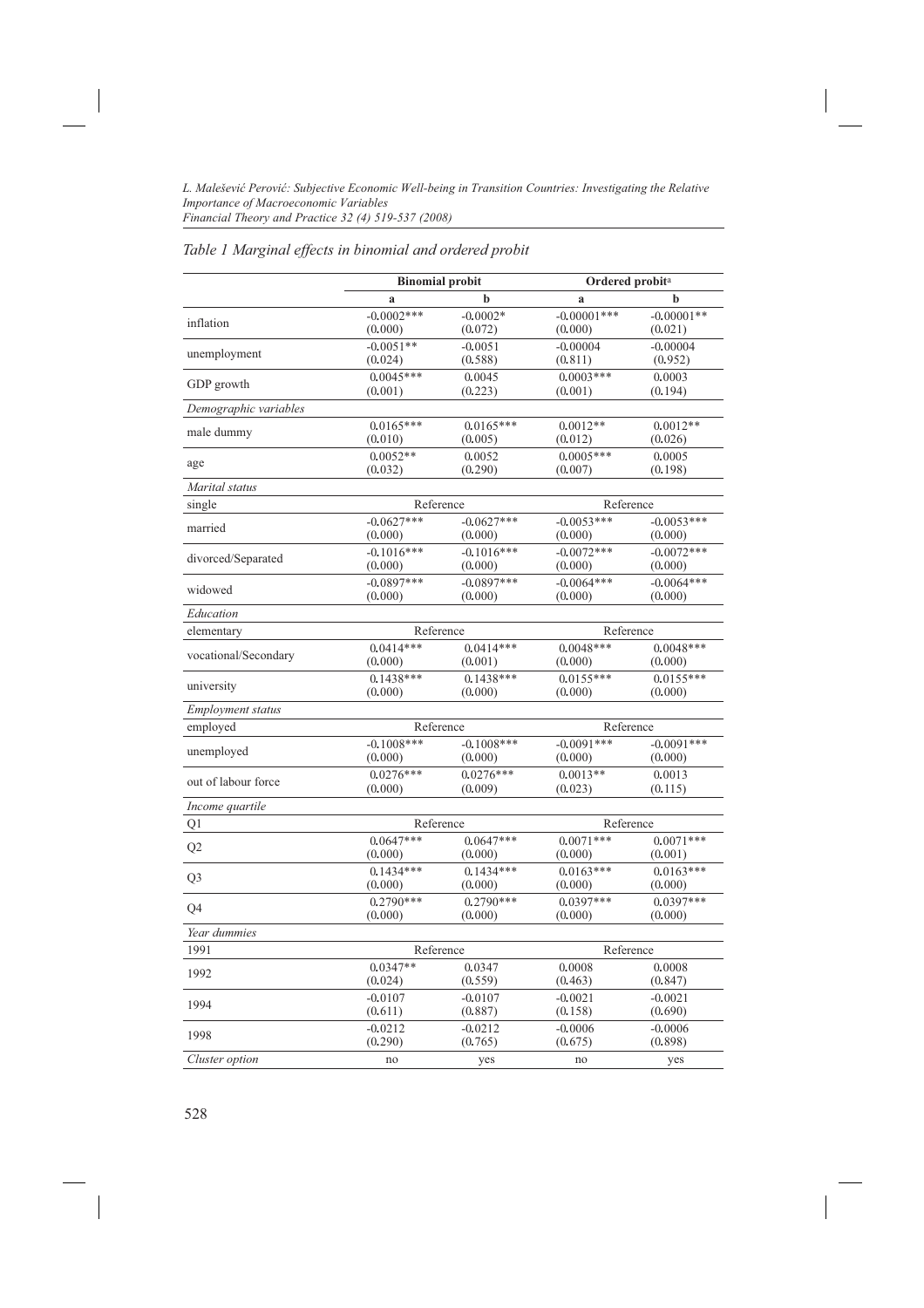| L. Malešević Perović: Subjective Economic Well-being in Transition Countries: Investigating the Relative |
|----------------------------------------------------------------------------------------------------------|
| Importance of Macroeconomic Variables                                                                    |
| Financial Theory and Practice 323 (4) 519-537 (2008)                                                     |

| Country dummies        | ves       | ves       | ves      | yes      |
|------------------------|-----------|-----------|----------|----------|
| number of observations | 24 910    | 24 910    | 24.910   | 24 910   |
| pseudo $\mathbb{R}^2$  | 0 0 9 4 1 | 0.0941    | 0.0729   | 0.0729   |
| log likelihood         | $-14.603$ | $-14.603$ | $-25947$ | $-25947$ |

*a Marginal effects for ordered probit are calculated using outcane 4, i.e. the answer "very satisfied".*

*Note: p-values are in parenthesis, while \*\*\*, \*\* and \* denote significance at 1, 5 and 10 %, respectively. The results are obtained using robust standard errors. a denotes a situation without cluster option; b denotes a situation with cluster option. Country dummies are not presented in the table to preserve space. All calculations are done in Stata.* 

*Source: author's calculation*

vations in each unit, and cluster standard errors often perform poorly with large cluster sizes. The theory that justifies the standard error calculation is asymptotic in the number of clusters, i.e. it critically relies on the asymptotic justification that the number of clusters goes to infinity, and with too few clusters the cluster-robust standard errors are biased downwards severely. In our case we have 28 clusters (as explained above) and the size of the sample is approximately 25000, with, on average, 900 observations in each cluster unit. It is suggested by the Stata Library<sup>6</sup> that if the sample is severely unbalanced, then clustered robust standard errors may not be a good option. In our case the data are unbalanced since we have different numbers of observations per country and per year. Therefore this lack of balance between our groups (countries) might be a problem for estimation of cluster-robust standard errors. Furthermore, irrespective of the number of clusters, the relatively huge number of observations within each cluster (900) may tend to over-inflate our standard errors, as, according to Moulton (1990), the downward bias of the standard errors increases with the average group size. For these reasons, in both cases (binomial and ordered probit), we present the results without and with the cluster option (in tables labelled *a* and *b*, respectively). Marginal effects for the two options (without and with the cluster option) for binomial and ordered probit are given in Table 1.

Table 1 reports the marginal effects, not coefficients. This is because of the non-linear form of the estimation equation (probit) (Greene, 2003: 737). In non-linear models the effect on the dependent variable of a change in an independent variable depends on the values of all variables in the model and is no longer equal to one of the parameters of the model. In our model the marginal effects are computed at the mean of the independent variables. The sign on the variables can be interpreted directly.

We will first briefly explain the results on the socio-demographic (micro) variables, and then concentrate on our variables of interest, the macroeconomic variables, in more detail. Males seem to be significantly more satisfied with their economic situation than females. Age positively and significantly affects economic well-being7. As for marital

<sup>6</sup> Available at http://www.ats.ucla.edu/stat/stata/library

<sup>7</sup> The literature identifies a non-linear relationship between age and subjective well-being. For this reason age is often entered in levels and squares simultaneously. However, given that we have grouped age in clusters (see data description in Appendix), this was not an option. Since we are using it as a control variable this is not crucial for our results. It is possible, however, to check whether age exerts a U-shaped impact on the dependent variable, commonly observed in similar analyses. In order to do this we create six new *dummies*, one for each age group, and use them in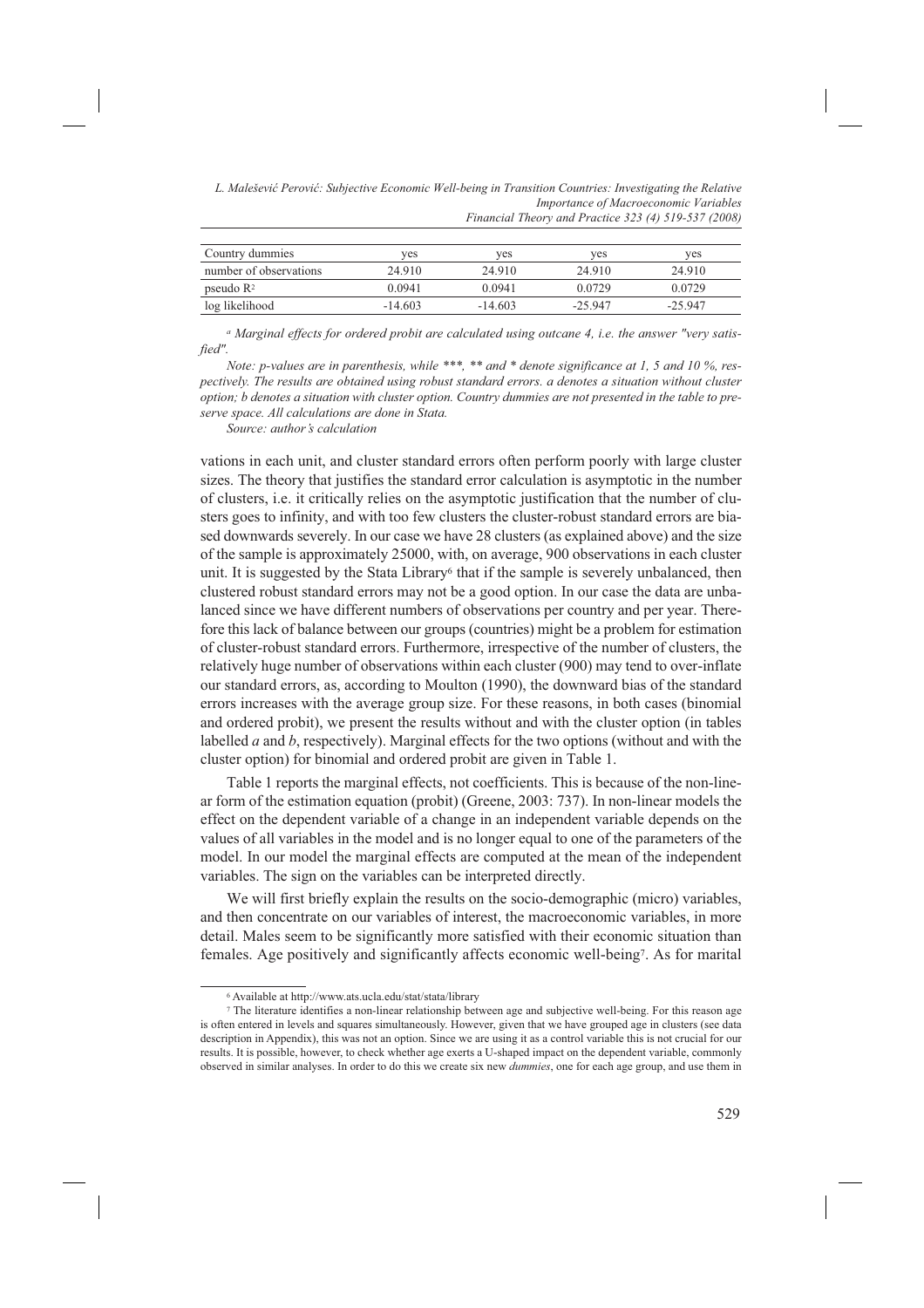status, all three groups listed (married, divorced/separated and widowed) seem to be less economically satisfied than the reference category, singles. The results are significant for all three groups. The results, furthermore, imply that those divorced or separated are the least satisfied, followed by the widowed. Happiness studies typically find married respondents are happier than singles. Our results, however, suggest that singles are more satisfied with their economic well-being than the married. This would suggest that although general well-being is raised by marriage, economic well-being is not. As far as education is concerned, the higher the education level the more satisfied an individual is with his/ her economic situation. People with a university degree are the most satisfied, followed by those with vocational or secondary education. Both groups are significantly more satisfied economically than those with only elementary education. The same was found by Hayo and Seifert (2003) who also use economic well-being as their dependent variable. The unemployed are, expectedly, less economically satisfied than the employed. The out of the labour force are more satisfied than the employed, and consequently, than the unemployed. This is a surprising finding, given that most studies find that the employed are the "happiest" group among the three groups. Interestingly, however, Namazie and Sanfey (1999) similarly find that those out of the labour force are more satisfied with life than those employed and unemployed in Kyrgyzstan. We should bear in mind, however, that our dependent variable is not happiness but rather economic well-being. Finally, as for the income quartiles, those in the upper income quartiles are, as expected, more economically satisfied than those in the lower quartiles. All the results are significant at the 1 percent level. As the income quartile increases so does economic satisfaction. As far as micro variables are concerned, almost all the results are significant at conventional levels and all the signs are, on the whole, as expected. In terms of precise interpretation of the marginal effects in binomial probit, the marginal effect on married people, for example, of –0.0627 (Column 2), means that the proportion of married people who report being satisfied with their economic situation is 6.27 percentage points lower than proportion of singles (reference group). As for the ordered probit results, the marginal effect on married people of –0.0053 (Column 4), means that the probability that a married person reports himself/herself as being "very satisfied" with his/her economic situation is 0.53 percentage points lower than that for a single person.

Let us now concentrate on the impact of macro variables. In Table 1 we included inflation, unemployment and GDP growth together. This is often done in papers that deal with similar issues. However, we think that there are grounds for believing that unemployment and GDP growth should not be included in the regression together. Namely, they are linked via Okun's Law according to which, if the number of workers in the labour force is fixed and hours worked per worker are unchanged, an increase in output is possible only by putting unemployed workers to work, and hence a decline in unemployment is a natural consequence of increasing output (Burda and Wyplosz, 2005). If this is so, these two variables are likely to be (negatively) correlated and collinear by de-

our equation instead of the joint age variable. The results indicate that age does indeed exert a U-shaped effect in our sample. Namely, all age groups are "less happy" than the first group (less than 20 years old); among them the "unhappiest" group is group 4 (it has the largest coefficient and marginal effect). This implies a U-shape, where group 1 is the happiest, followed by groups 2, 3 and 4. At group four the inflexion point occurs and happiness starts to rise, group 5 being happier than group 4, and group 6 than group 5.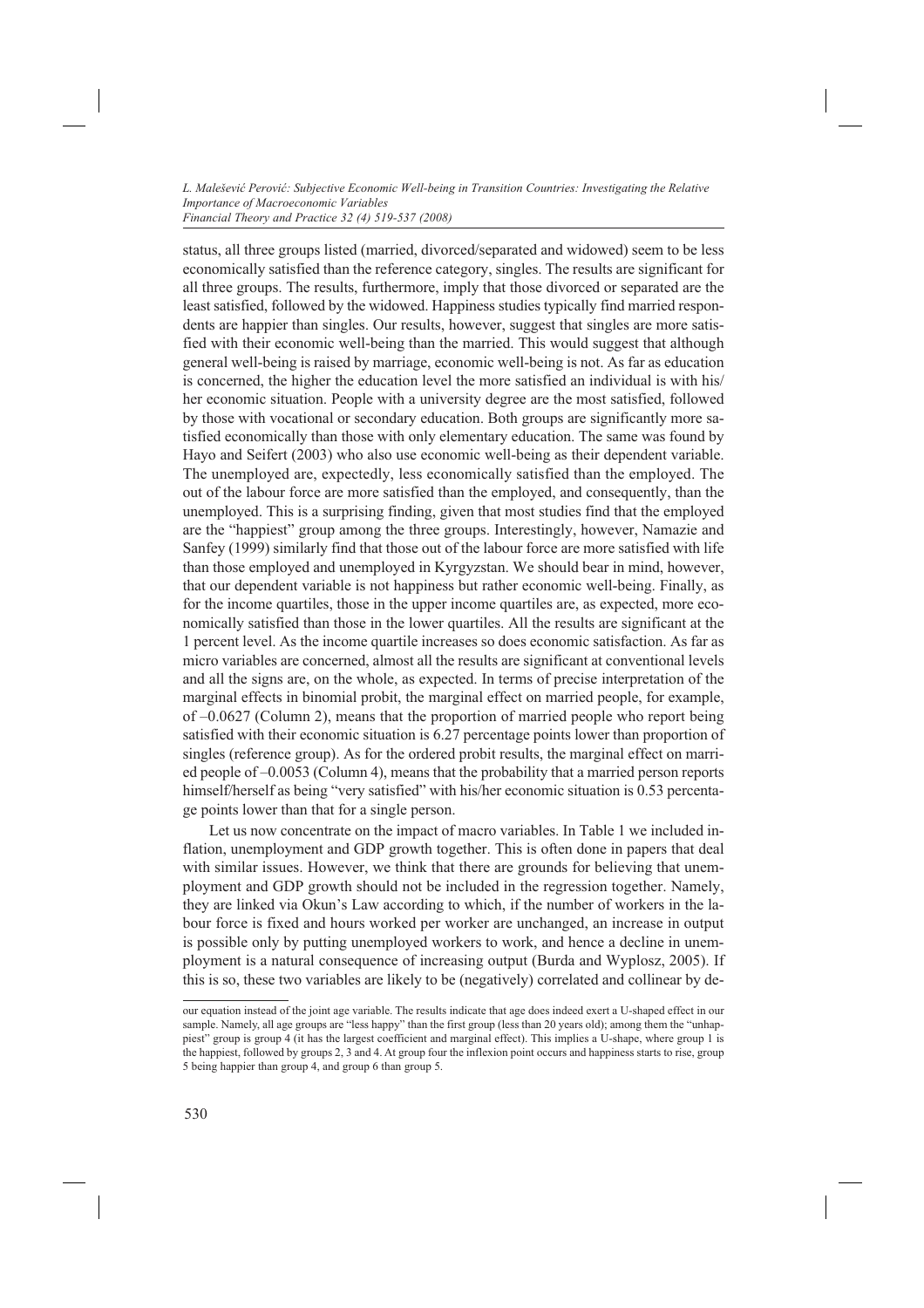finition. This is likely to be a particularly serious problem with only 28 macroeconomic observations, and therefore we think that only one of these two variables should be included in the regression at a time. This might also be a reason why some of these variables turn out to be insignificant.

We next test macroeconomic variables of interest in different models. Our logic is as follows. We want to observe the relative importance of certain macroeconomic variables in their impact on economic well-being. In each case we include inflation and combine it with only one of the following: unemployment (Model 1), GDP growth (Model 2) and GDP per capita (Model 3). The reason we include unemployment, GDP growth and GDP per capita separately is that, as stated above, unemployment and GDP are interrelated (Okun's Law) and may be capturing each other's effect. We present only the results on macro variables, since results on micro variables do not change in terms of signs and significances with different specifications of macro variables. Marginal effects are presented in Table 2.

| Model                       |                | (1)            | (2)            |              | (3)            |              |
|-----------------------------|----------------|----------------|----------------|--------------|----------------|--------------|
|                             | $\mathbf{a}$   | $\mathbf b$    | a              | $\mathbf b$  | a              | b            |
| <b>Binomal</b> probit       |                |                |                |              |                |              |
| inflation                   | $-0.0002$ ***  | $-0.0002**$    | $-0.0002$ ***  | $-0.0002*$   | $-0.00007$ *** | $-0.00007*$  |
|                             | (0.000)        | (0.035)        | (0.000)        | (0.062)      | (0.002)        | (0.084)      |
|                             | $-0.0068***$   | $-0.0068$      |                |              |                |              |
| unemployment                | (0.002)        | (0.470)        |                |              |                |              |
|                             |                |                | $0.0052***$    | 0.0052       |                |              |
| GDP growth                  |                |                | (0.000)        | (0.178)      |                |              |
|                             |                |                |                |              | $0.00015***$   | $0.00015***$ |
| GDP per capita              |                |                |                |              | (0.000)        | (0.000)      |
| Ordered probit              |                |                |                |              |                |              |
| inflation                   | $-0.00002$ *** | $-0.00002$ *** | $-0.00001$ *** | $-0.00001**$ | $-5.59e-06***$ | $-5.59e-06$  |
|                             | (0.000)        | (0.005)        | (0.000)        | (0.014)      | (0.003)        | (0.116)      |
|                             | $-0.0001$      | $-0.0001$      |                |              |                |              |
| unemployment                | (0.287)        | (0.791)        |                |              |                |              |
|                             |                |                | $0.0003***$    | 0.0003       |                |              |
| GDP growth                  |                |                | (0.001)        | (0.194)      |                |              |
| GDP per capita              |                |                |                |              | $0.00001$ ***  | $0.00001***$ |
|                             |                |                |                |              | (0.000)        | (0.000)      |
| <i>cluster</i> option       | no             | yes            | no             | yes          | no             | yes          |
| country dummies             | yes            | yes            | yes            | yes          | yes            | yes          |
| personal<br>characteristics | yes            | yes            | yes            | yes          | yes            | yes          |
| Year dummies                | yes            | yes            | yes            | yes          | yes            | yes          |

*Table 2 Marginal effects on macroeconomic variablesa*

*a Here we present the results with the first four decimal places to ease the understanding of the table, but for calculations of the relative importance of macro variables (see text below) we use the largest number of decimal places (7) that Stata reports. This allows us to calculate the ratios of the marginal effects more precisely and thus draw conclusions about the order of importance of macro variables.* 

*Note: p-values are in parenthesis, while \*\*\*, \*\* and \* denote significance at 1.5 and 10%, respectively. When cluster option is not used, robust standard errors are reported. For robust standard errors the unit is the observation, whereas for the clustered robust standard errors, the unit is the cluster. Source: author's calculation*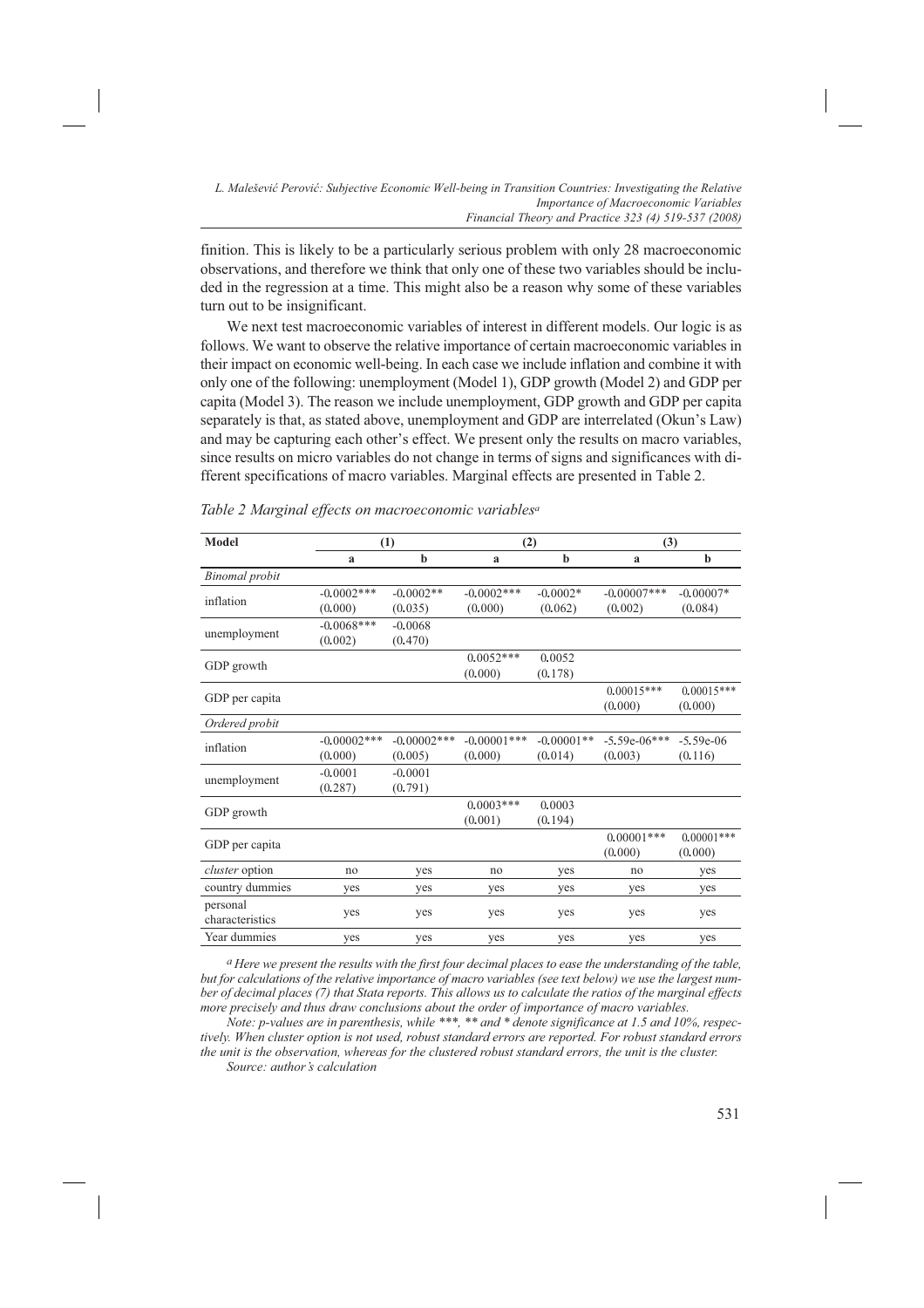Within each model in Table 2 we present two options (*a* and *b*) depending on whether the cluster option is used or not. The first thing we note is that, as expected, the cluster option makes no difference with respect to the marginal effects, but it does make a huge difference with respect to statistical significance in some cases. As expected, using this option diminishes the significance on certain variables. The upper part of Table 2 presents the binomial probit results, whereas the lower part refers to ordered probit results. Model 1 includes the inflation rate and the unemployment rate, Model 2 inflation and GDP growth and Model 3 inflation and GDP per capita. We expected to find negative signs on inflation and unemployment, and positive ones on GDP growth and GDP per capita. All the signs in Table 2 are in line with our expectations. When we do not use the cluster option (option *a*) all the variables are significant at the 1 percent level of significance, except unemployment when an ordered probit is used. As expected, when the cluster option is used (option *b*), the significance of certain variables diminishes. In this case only inflation is significant in Models 1 and 2. In Model 3 both macro variables are significant in the binomial probit model (although inflation only at the 10 percent level), but only GDP per capita is significant in the ordered probit. We report both options, *a* and *b*, because, as discussed above, there are pros and cons of using the cluster option in our sample. The results overall suggest that, other things being equal, the higher the unemployment rate the lower the probability that a person would report that he/she is satisfied with his/her economic situation. Similarly, the higher the inflation rate, ceteris paribus, the lower the probability that a person will be satisfied. As for GDP growth and GDP per capita, the higher they are the higher the probability that a person would report that he/she is satisfied with his/her economic situation (or very satisfied in the case of ordered probit).

Now turning to our main goal, we want to analyse the relative importance of macroeconomic variables in affecting happiness. In other words, we want to observe what influences happiness more; inflation, unemployment or GDP (growth or per capita) and in what order. In our Model 1 (binomial probit) we divide the marginal effects on unemployment and inflation, and obtain  $[(-0.00687578)/(-0.0002821)]= 24.37$ , meaning that unemployment is 24 times more important than inflation. In addition, when analysing the impact of unemployment we should also look at the unemployed variable among the set of micro variables. Namely, we consider the marginal effect of inflation and unemployment as a macro regressor for the two possible values of micro unemployment (i.e. unemployed and employed). We keep the marginal effect on the out of the labour force *dummy* equal to zero, and in this way consider only those people that are in the labour force. This allows us to differ between those who are unemployed and those who are employed by calculating marginal effect for *dummy*\_unemployed=1, and *dummy*\_unemployed=0, respectively<sup>9</sup>. The results (not reported) indicate that for the unemployed person unemployment (as a macro variable) is 24.38 times more important than inflation, while for the employed person unemployment (as a macro variable) is 24.37 times more important than inflation, thus indicating that rate of unemployment in a country is slightly more important to those unemployed. In Model 2 (binomial probit) it is implied that GDP growth is more

<sup>8</sup> Full number of decimal places is not reported. See footnotea in Table 2.

<sup>9</sup> We have to approach the problem in this way, as the *dummy* employed is our reference category and, hence, incalculable in its marginal effect.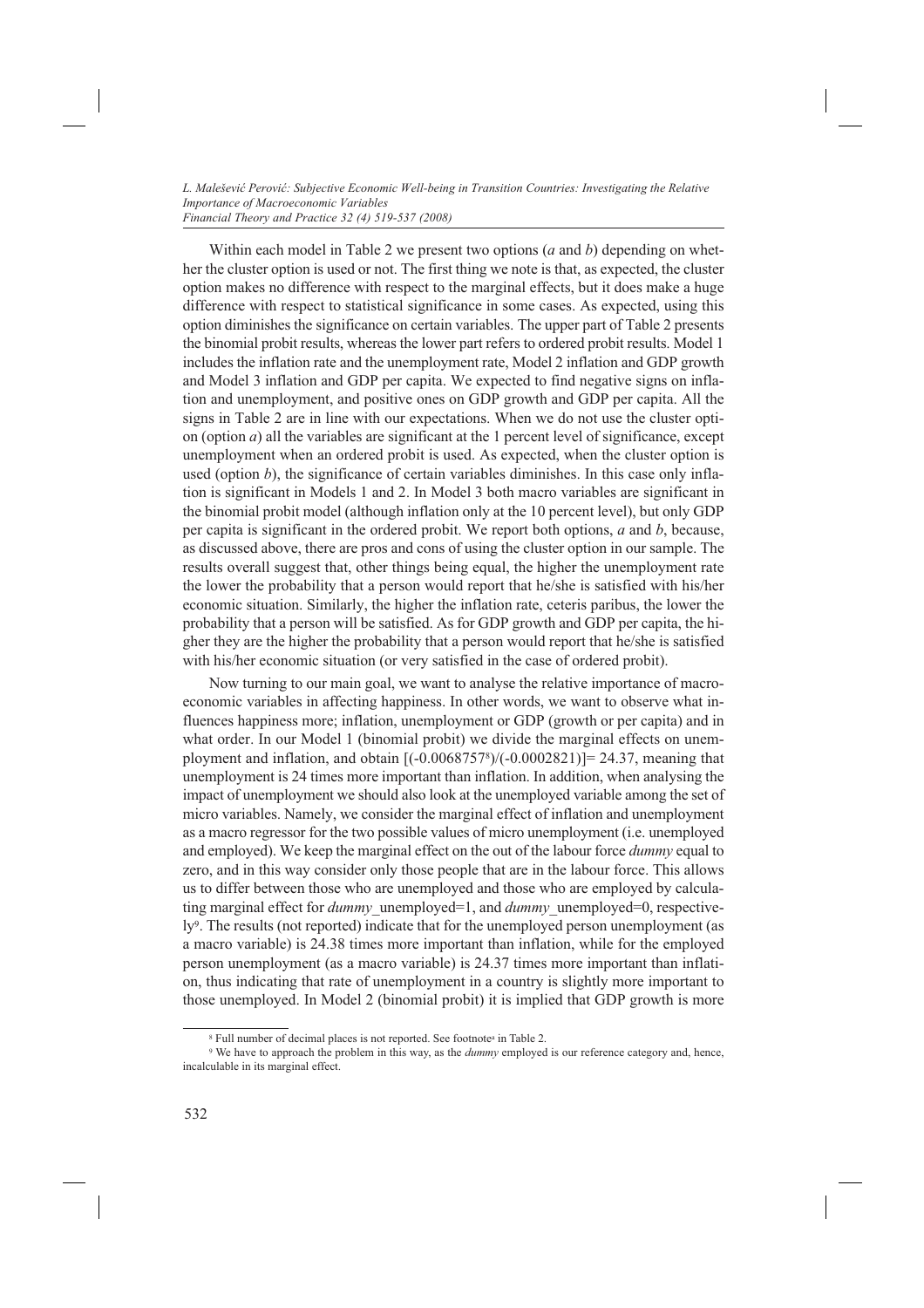important than inflation. More precisely it seems to be 23.2210 times more important. The results on GDP per capita indicate that it is 2.0111 times more important than inflation. Above we have presented the results from binomial probit. The results from ordered probit, similarly, indicate that all three tested variables are more important than inflation. As for the quantification of this importance, however, the results in ordered probit are somewhat different. They imply that GDP growth is 21.28, unemployment 8.79 and GDP per capita 1.81 times more important than inflation. We should bear in mind that these results show how each of the macroeconomic variables influences the probability that a person would report himself/herself to be "very satisfied", whereas in binomial probit the results referred to the probability that a person would report himself/herself to be "satisfied" (which includes categories "very satisfied" and "fairly satisfied").

Finally, as robustness check of our results, following Sanfey and Teksoz (2007), we also run regressions without the country *dummies*, but with all three macroeconomic variables included. It could be argued that Okun's Law might not hold in transition countries (especially in the beginning of transition) because of the less regulated overtime work or because of the technological change in the production process<sup>12</sup>. If this is the case, productivity rises need not be accompanied by a fall in unemployment, and it makes sense to include unemployment and GDP in the regression together. In addition, we also test whether exclusion of year *dummies* influences our results. The logic is that country and time *dummies* may be capturing part of the significance that would otherwise be captured by the macro variables. The results are presented in Table 3.

All the results are in line with expectations in terms of signs; namely inflation and unemployment affect economic well-being negatively, while GDP growth and GDP per capita affect it positively. As before, the use of cluster option drastically influences the significances of the variables, suggesting in most cases that only unemployment has a significant impact on economic well-being. At the ten percent significance GDP per capita is also significant. In terms of the sizes of marginal effects, the results suggest that unemployment matters the most for economic well-being, followed by GDP growth and inflation. The conclusions are the same irrespective of whether year *dummies* are included in the regression or not. The marginal effect on GDP per capita is extremely small (especially in ordered probit). In addition, when we included only GDP per capita and inflation together (Table 2, column 4), the results suggested that GDP per capita is more important than inflation, whereas now it seems to be less important than inflation. This might be due to collinearity between GDP and unemployment given that they are now included in the regression together. This is another reason why we feel that only two of the macroeconomic variables should be included in the regression at a time.

Overall, our results indicating that unemployment is more important than inflation are in line with the findings of other papers on the topic (see Di Tella et al., 2001 and Wolfers, 2003). The magnitude is different though, suggesting the higher importance of unemployment, compared to inflation, in transition countries than in European countries. As for the results on GDP variables, similar to findings on European countries in Di

<sup>10 0.0052888/0.0002278 (</sup>not all 7 decimal places are reported in Table 2)

<sup>&</sup>lt;sup>11</sup> 0.000155/0.000077 (not all 7 decimal places are reported in Table 2)

<sup>&</sup>lt;sup>12</sup> I am thankful to an anonymous referee who suggested this.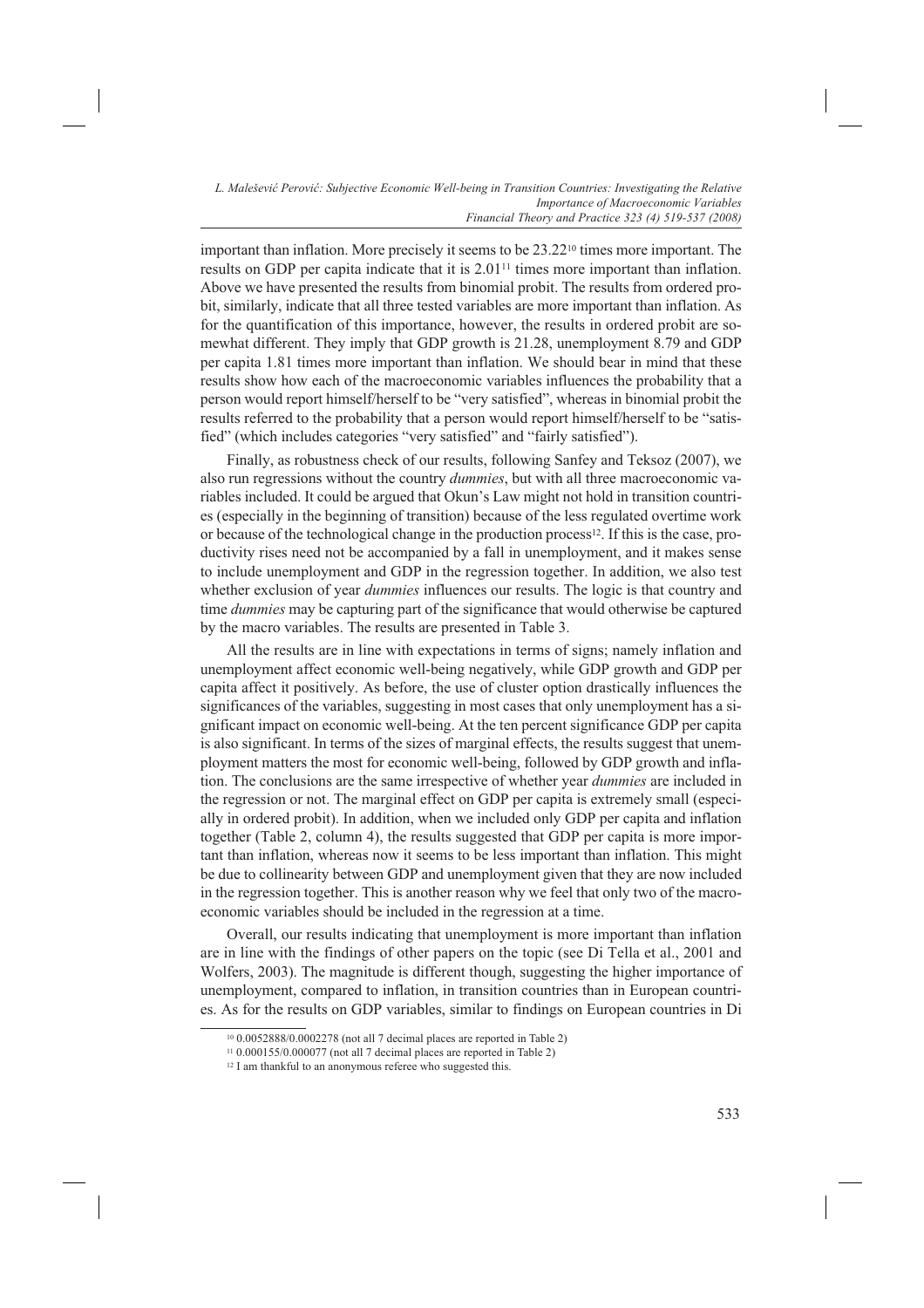*Table 3 Marginal effects on all three macro variables without the country dummies and with and without the year dummies*

| <b>Binomial</b> probit      |                          |                           |                          |                          |                           |                          |                          |                         |
|-----------------------------|--------------------------|---------------------------|--------------------------|--------------------------|---------------------------|--------------------------|--------------------------|-------------------------|
| inflation                   | $-0.00013***$<br>(0.000) | $-0.00013***$<br>(0.000)  | $-0.00013$<br>(0.352)    | $-0.00013$<br>(0.383)    | $-0.00009***$<br>(0.000)  | $-0.00011***$<br>(0.000) | $-0.00009$<br>(0.431)    | $-0.00011$<br>(0.377)   |
| unemployment                | $-0.01765***$<br>(0.000) | $-0.01598***$<br>(0.000)  | $-0.01765***$<br>(0.001) | $-0.01598**$<br>(0.018)  | $-0.01286***$<br>(0.000)  | $-0.00922***$<br>(0.000) | $-0.01286***$<br>(0.007) | $-0.00922*$<br>(0.084)  |
| GDP growth                  | $0.00243**$<br>(0.019)   | $0.00394**$<br>(0.000)    | 0.00243<br>(0.677)       | 0.00394<br>(0.325)       |                           |                          |                          |                         |
| GDP per capita              |                          |                           |                          |                          | $0.00001***$<br>(0.000)   | $0.00001***$<br>(0.000)  | $0.00001*$<br>(0.074)    | $0.00001*$<br>(0.064)   |
| Ordered probit              |                          |                           |                          |                          |                           |                          |                          |                         |
| inflation                   | $-0.00001***$<br>(0.000) | $-0.00001$ ***<br>(0.000) | $-0.00001$<br>(0.197)    | $-0.00001$<br>(0.245)    | $-9.66e-06***$<br>(0.000) | $-0.00001***$<br>(0.000) | $-9.66e-06$<br>(0.265)   | $-0.00001$<br>(0.198)   |
| unemployment                | $-0.00168***$<br>(0.000) | $-0.0015***$<br>(0.000)   | $-0.00168***$<br>(0.000) | $-0.00155***$<br>(0.002) | $-0.00122***$<br>(0.000)  | $-0.0009***$<br>(0.000)  | $-0.00122***$<br>(0.003) | $-0.0009**$<br>(0.037)  |
| GDP growth                  | $0.00018**$<br>(0.036)   | $0.00042***$<br>(0.000)   | 0.00018<br>(0.696)       | 0.00042<br>(0.210)       |                           |                          |                          |                         |
| GDP per capita              |                          |                           |                          |                          | $1.04e-06***$<br>(0.000)  | $1.35e-06***$<br>(0.000) | $1.04e-06*$<br>(0.065)   | $1.35e-06**$<br>(0.046) |
| cluster option              | yes                      | no                        | yes                      | yes                      | no                        | n <sub>0</sub>           | yes                      | yes                     |
| country dummies             | no.                      | no.                       | no                       | n <sub>0</sub>           | no.                       | n <sub>0</sub>           | n <sub>0</sub>           | no                      |
| personal<br>characteristics | yes                      | yes                       | yes                      | yes                      | yes                       | yes                      | yes                      | yes                     |
| year dummies                | yes                      | $\rm No$                  | yes                      | n <sub>0</sub>           | yes                       | no                       | yes                      | no                      |

*Note: p-values are in parenthesis, while \*\*\*, \*\* and \* denote significance at 1, 5 and 10 percent, respectively.* 

*Source: author's calculation*

Tella et al. (2003), we find that both the level and the growth of GDP are significant in their impact on economic well-being. These two variables have not been, to the best of our knowledge, previously compared in their importance to inflation, so we cannot compare our results to previous research.

## **6 Conclusion**

This paper shows that macroeconomic variables strongly and significantly influence economic well-being in transition countries. Our goal was not only to determine whether macro variables influence well-being, but also to assess their relative importance. More precisely, we wanted to determine which variables matter more to the public in transition countries: inflation, unemployment, GDP growth or GDP level. Through the use of happiness surveys we approached the matter of relative importance of these variables from a subjective aspect, rather than the usually used objective aspect, whereby policy goals are assumed to reflect public opinion.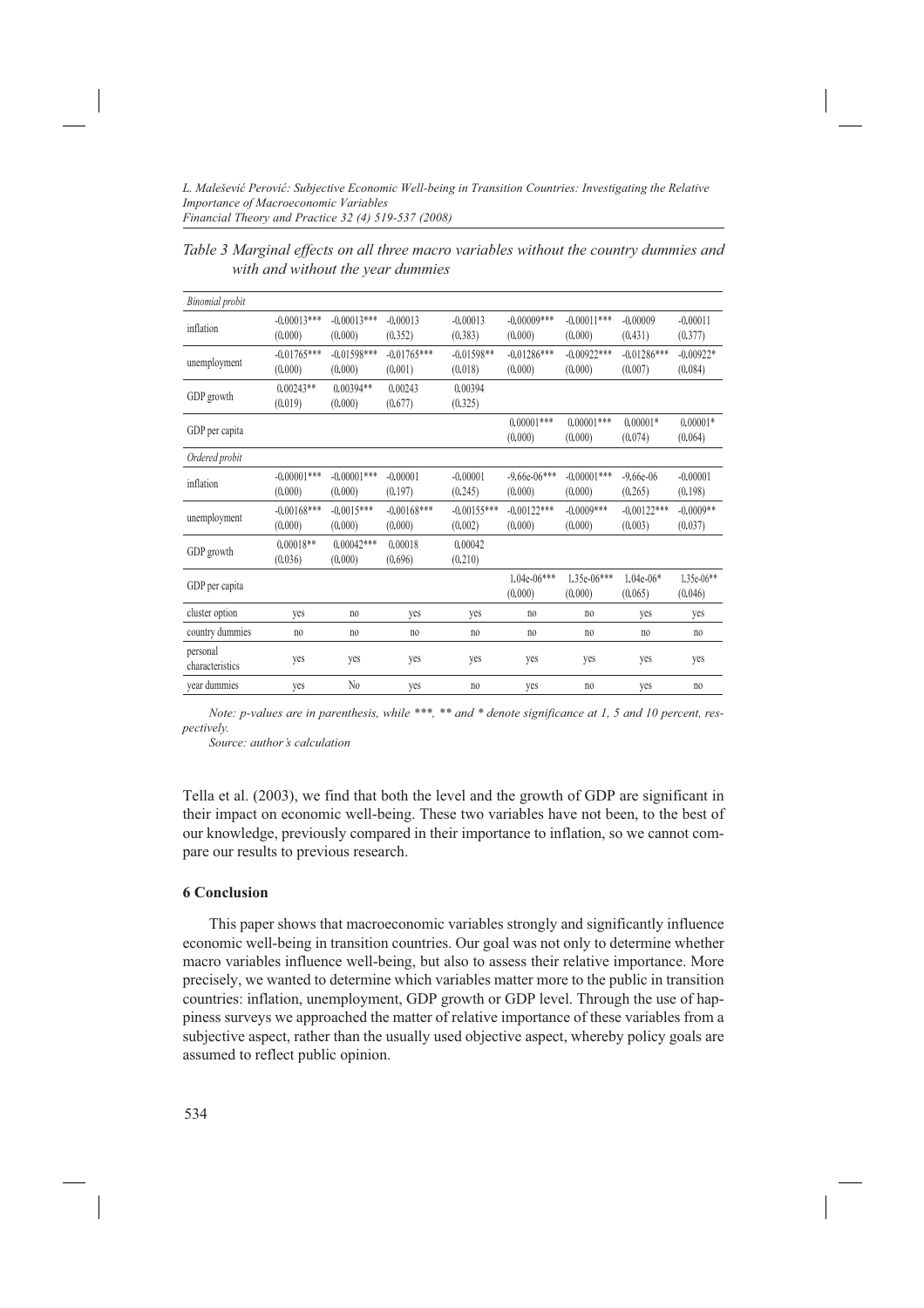Our results indicated that unemployment is an important variable from the public's point of view, i.e. that it significantly (and negatively) influences economic well-being in transition countries. Furthermore, it was shown that it is more important than inflation. It seems, therefore, that the public are not as concerned about inflation as politicians, and that it is unemployment that is of more interest to them. As for the other results, there is evidence in the data of the existence of both level and change effects of GDP on nations' economic well-being. First, compatible with standard economic theory, well-being in transition countries seems to be (positively) influenced by GDP per capita. Second, reported well-being is also (positively) influenced by GDP growth, which is consistent with adaptation theories in which the benefits of real income diminish over time. Therefore, improvements in national income lead to both temporary and permanent gains in national happiness in transition countries. Taking the two findings together we conclude that habituation effects are present, indicating that individuals become accustomed to an increase in national income, but not all the benefits of this increase dissipate over time. When these two variables are, in turn, put into the model, there is evidence that both GDP per capita and GDP growth are more important than inflation. Inflation also influences economic well-being significantly, and, as expected, negatively.

All in all, our conclusion is that there is evidence that the public's sense of economic well-being is most affected by unemployment and GDP growth. Moreover, since higher GDP growth also facilitates more employment, these two goals are compatible and in line with the wishes of the populace. Therefore, GDP growth is an important goal of economic policy not only from the point of view of policy-makers, but also from that of the public. This does not come as a surprise, given that transition countries have (relatively) low GDP levels and, as mentioned earlier, happiness rises with GDP for low-income countries. GDP per capita and inflation also significantly influence one's economic well-being, although to a lesser extent. Inflation, therefore, seems not to be the main concern of the population.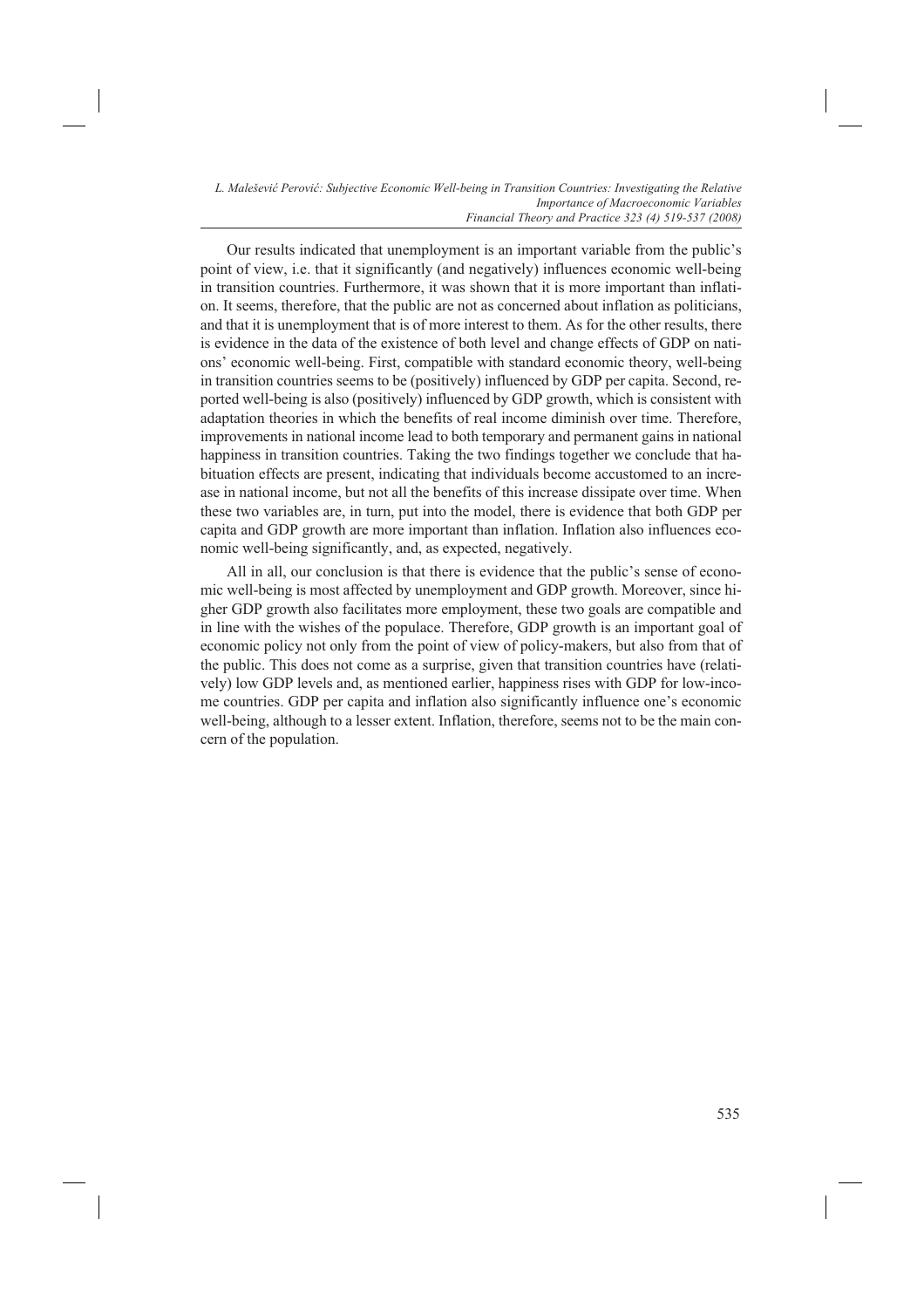# **Appendix**

| Table 4 Data description and sources |  |
|--------------------------------------|--|

| <b>Variable</b>          | <b>Source</b>                                                                          | <b>Definition</b>                                                                                                                                                                                                                   |
|--------------------------|----------------------------------------------------------------------------------------|-------------------------------------------------------------------------------------------------------------------------------------------------------------------------------------------------------------------------------------|
| economic<br>satisfaction | <b>New Democracies</b><br>Barometer, Waves 1-5                                         | All in all how do you rate the economic situation of<br>your family today? (1: very unsatisfactory, 2: not<br>very satisfactory; 3: fairly satisfactory and 4: very<br>satisfactory)                                                |
| GDP growth               | World Development<br>Indicators, World Bank<br>(2005)                                  | GDP growth (annual %) - Annual percentage growth<br>rate of GDP at market prices based on constant local<br>currency.                                                                                                               |
| GDP per capita           | World Development<br>Indicators, World Bank<br>(2005)                                  | GDP per capita, PPP (constant 2000 international \$) -<br>Gross domestic product converted to international dollars<br>using purchasing power parity rates at constant 2000<br>US\$.                                                |
| inflation rate           | World Development<br>Indicators (2005), World<br>Bank                                  | Inflation, consumer prices (annual $\%$ ) - Inflation as<br>measured by the consumer price index reflects the annual<br>percentage change in the cost to the average consumer of<br>acquiring a fixed basket of goods and services. |
| unemployment<br>rate     | International Labour<br>Organisation, Key<br>Indicators of the Labour<br>Market (2003) | Unemployment rate as a percentage of total labour force<br>(Registered).                                                                                                                                                            |
| male                     | New Democracies<br>Barometer, Waves 1-5                                                | Dummy variable that takes the value of 1 for males and<br>0 for females.                                                                                                                                                            |
| age                      | New Democracies<br>Barometer, Waves 1-5                                                | Demographic variable for age, grouped in categories 1-6.<br>Group 1 represents those younger than 20 years, 20-30<br>year-olds pertain to the second group, etc.                                                                    |
| marital status           | <b>New Democracies</b><br>Barometer, Waves 1-5                                         | Marital status of the respondent: single, married,<br>divorced/separated, widowed. Reference category: single                                                                                                                       |
| education                | <b>New Democracies</b><br>Barometer, Waves 1-5                                         | Highest educational level attained: elementary school,<br>vocational/secondary school, and university. Reference<br>category: elementary school                                                                                     |
| employment<br>status     | <b>New Democracies</b><br>Barometer, Waves 1-5                                         | Employment status of the respondent: employed,<br>unemployed, out of labour force. Reference category:<br>employed                                                                                                                  |
| income quartile          | New Democracies<br>Barometer, Waves 1-5                                                | Income group of the respondent: 1 <sup>st</sup> , 2 <sup>nd</sup> , 3 <sup>rd</sup> , 4 <sup>th</sup> quartile.<br>Reference category: 1 <sup>st</sup> income quartile                                                              |

536